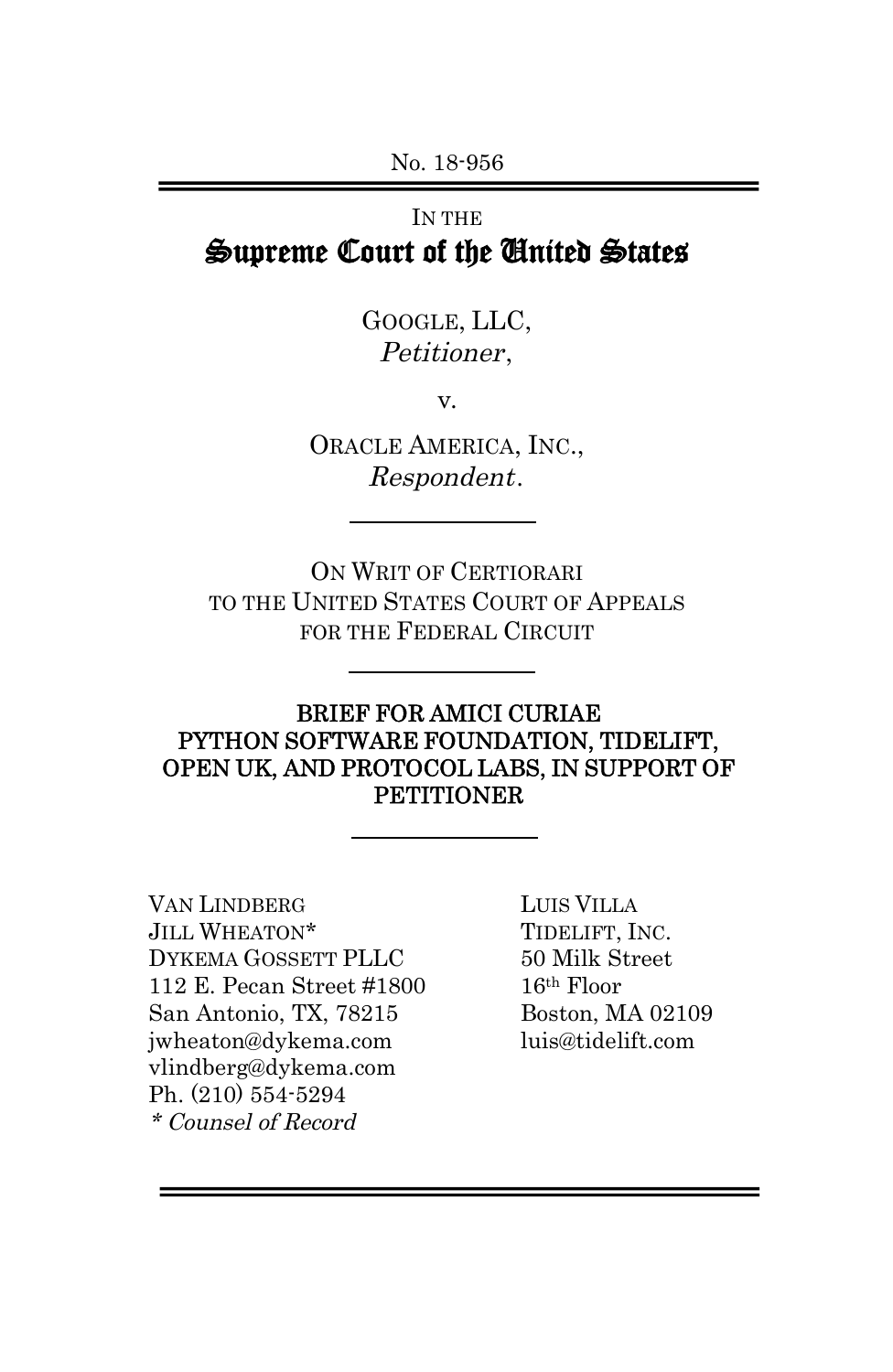# TABLE OF CONTENTS

Page

| I. | Under Star Athletica's "conceptual separability"<br>test, copyright law should not preclude reuse of |                                                                                                                                            |  |  |  |  |
|----|------------------------------------------------------------------------------------------------------|--------------------------------------------------------------------------------------------------------------------------------------------|--|--|--|--|
|    | $A_{\cdot}$                                                                                          | Software is a "useful article" as defined in<br>the copyright statute, containing both<br>functional and expressive elements 6             |  |  |  |  |
|    | <b>B.</b>                                                                                            | <i>Star Athletica</i> states the correct test for<br>distinguishing between a work's functional                                            |  |  |  |  |
|    | C.                                                                                                   | Because Google only copied the software's<br>inseparable functional elements, it did not                                                   |  |  |  |  |
|    | D.                                                                                                   | Using the <i>Star Athletica</i> "conceptual"<br>separability" test avoids pitfalls associated<br>with tests employed by the lower courts11 |  |  |  |  |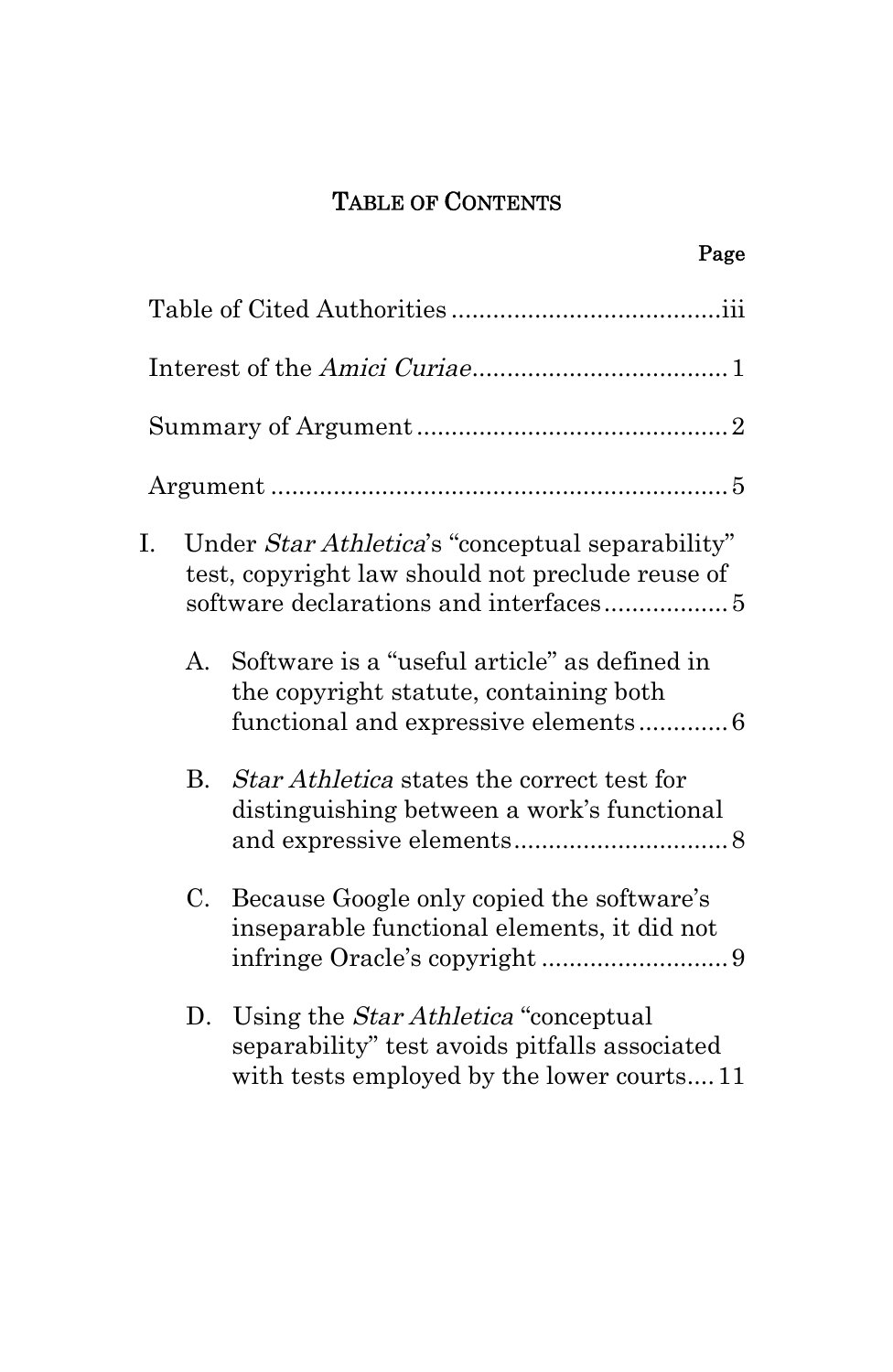| П. | Re-implementation of software declarations and<br>interfaces under open source licensing |                                                                                                                                                                                     |  |  |
|----|------------------------------------------------------------------------------------------|-------------------------------------------------------------------------------------------------------------------------------------------------------------------------------------|--|--|
|    | $A_{\cdot}$                                                                              | Open source licenses are designed to<br>facilitate knowledge transfer and re-                                                                                                       |  |  |
|    | B.                                                                                       | Oracle anticipated and understood that<br>releasing its code under an open source li-<br>cense would facilitate re-implementation by                                                |  |  |
|    |                                                                                          | C. The Federal Circuit's fair use analysis under<br>factors one and four disregarded the<br>evidence that Oracle reaped the commercial<br>benefit provided by Java SE's open source |  |  |
|    |                                                                                          | III. The implications of this case go far beyond the<br>companies at issue and affect the software<br>industry generally and open source software in                                |  |  |
|    |                                                                                          |                                                                                                                                                                                     |  |  |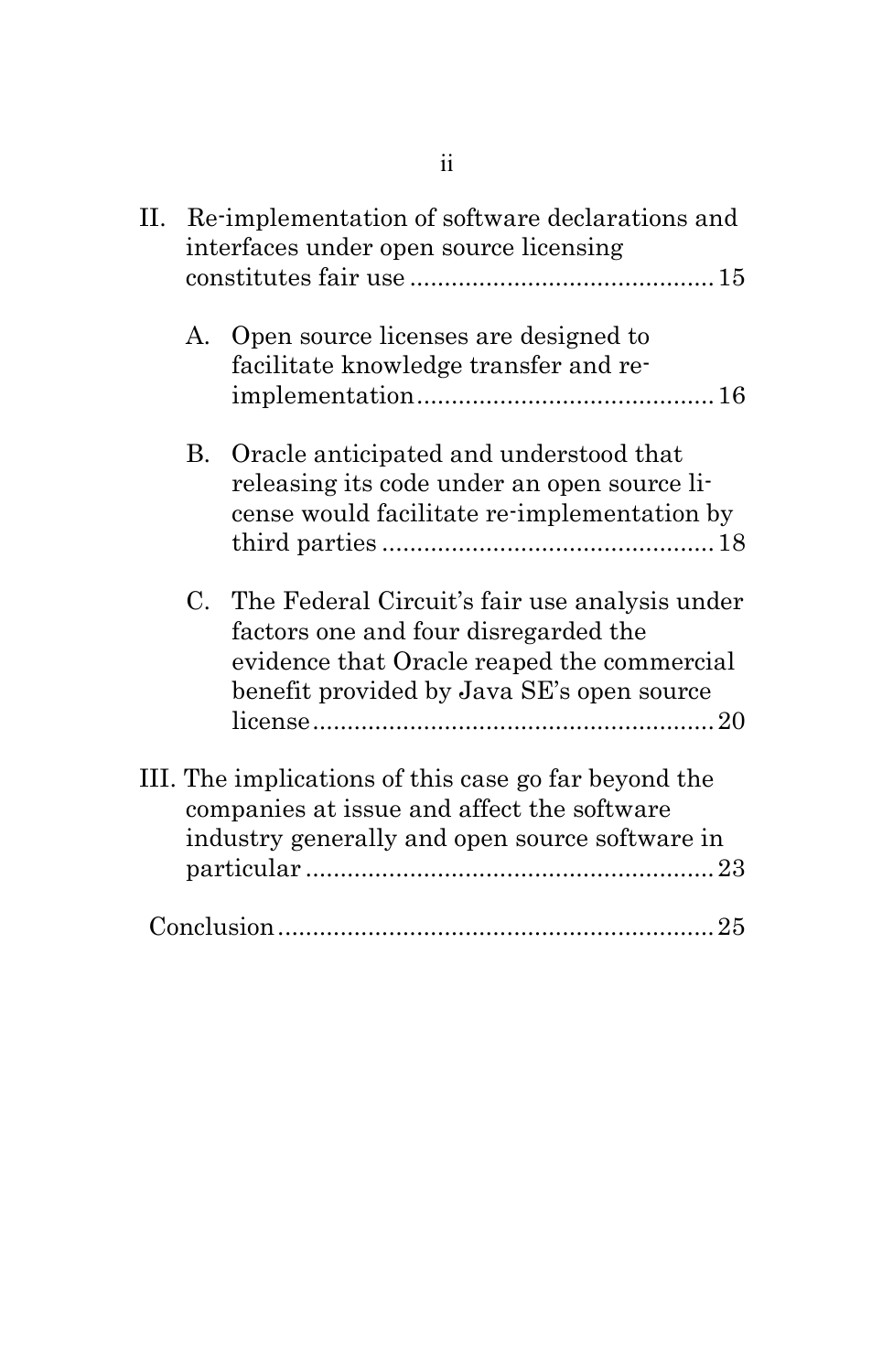# TABLE OF CITED AUTHORITIES

# Page(s)

#### Cases

| Baker v. Selden,                                                                  |
|-----------------------------------------------------------------------------------|
| Harper & Row, Publishers, Inc. v. Nation Enters.,                                 |
| Lotus Dev. Corp. v. Borland Int'l, Inc.,                                          |
| Peter Pan Fabrics, Inc. v. Martin Weiner Corp.,                                   |
| Sega Enters. Ltd. v. Accolade, Inc.,                                              |
| Star Athletica, L.L.C. v. Varsity Brands, Inc.,<br>137 S. Ct. 1002 (2017) 3, 7-10 |

#### Statutes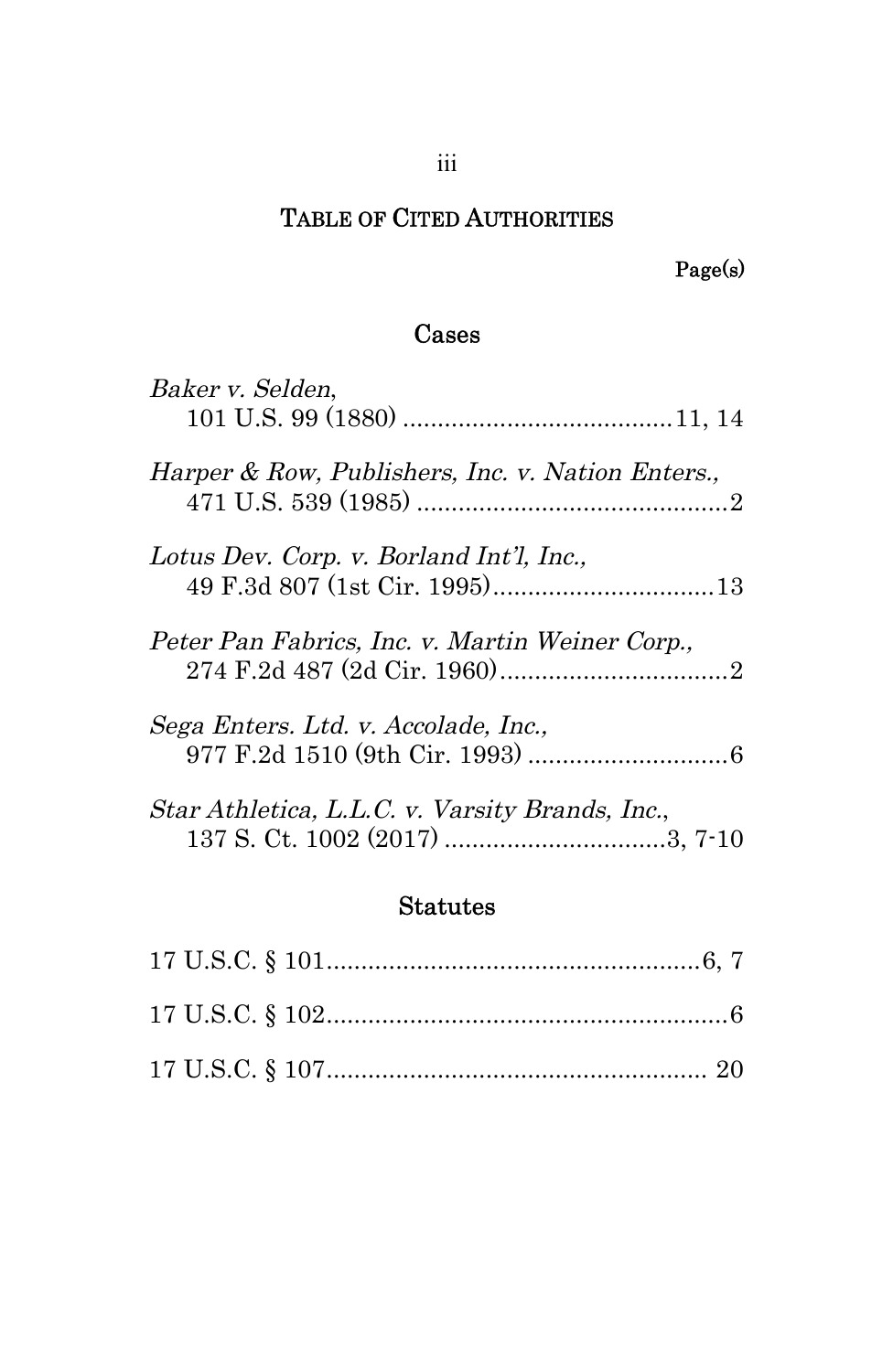# Other Authorities

| Robert Eckstein, James Gosling on Open Sourcing<br>Sun's Java Platform Implementations, Part 1,<br>(Oct. 2006)<br>web.archive.org/web/20180330223540/www.orac<br>le.com/technetwork/articles/javase/gosling-os1- |
|------------------------------------------------------------------------------------------------------------------------------------------------------------------------------------------------------------------|
| Robert Eckstein, James Gosling on Open Sourcing<br>Sun's Java Platform Implementations, Part 2,<br>(Nov. 2006)<br>web.archive.org/web/20170812190620/www.orac<br>le.com/technetwork/articles/javase/gosling-os2- |
|                                                                                                                                                                                                                  |
| Peter S. Menell, Rise of the API Copyright Dead?<br>An Updated Epitaph for Copyright Protection of<br>Network and Functional Features of Computer<br>Software, 31 HARV. J.L. & TECH. 303 (2018)                  |
| Bruce Perens, The Open Source Definition<br>(Annotated), version 1.9 (Jul. 2006)<br>opensource.org/osd-annotated16                                                                                               |
| Richard Stallman, What is free software?, version<br>$1.165$ (Jul. 29, 2019),<br>www.gnu.org/philosophy/free-sw.en.html  17                                                                                      |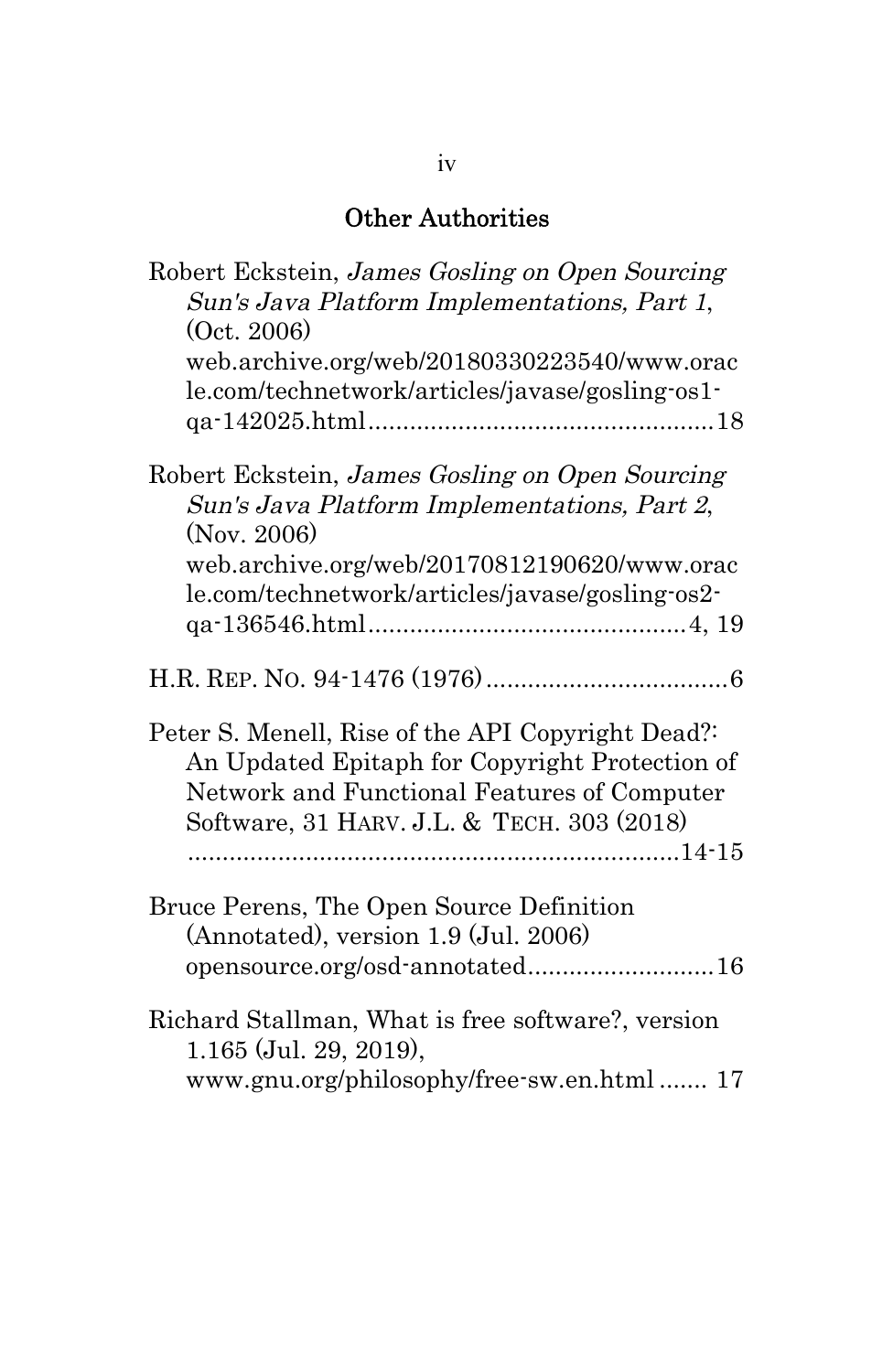Alan Reynolds, Microsoft's Acquisition of GitHub Is Not 'Anti-competitive', CATO Institute (Jul. 18, 2018), www.cato.org/publications/commentary/microsof

ts-acquisition-github-not-anticompetitive ....... 23

2016 Global Developer Report, Gitlab, Inc. (2016) page.gitlab.com/2016-Developer-Survey\_2016- Developer-Survey.html .................................... 23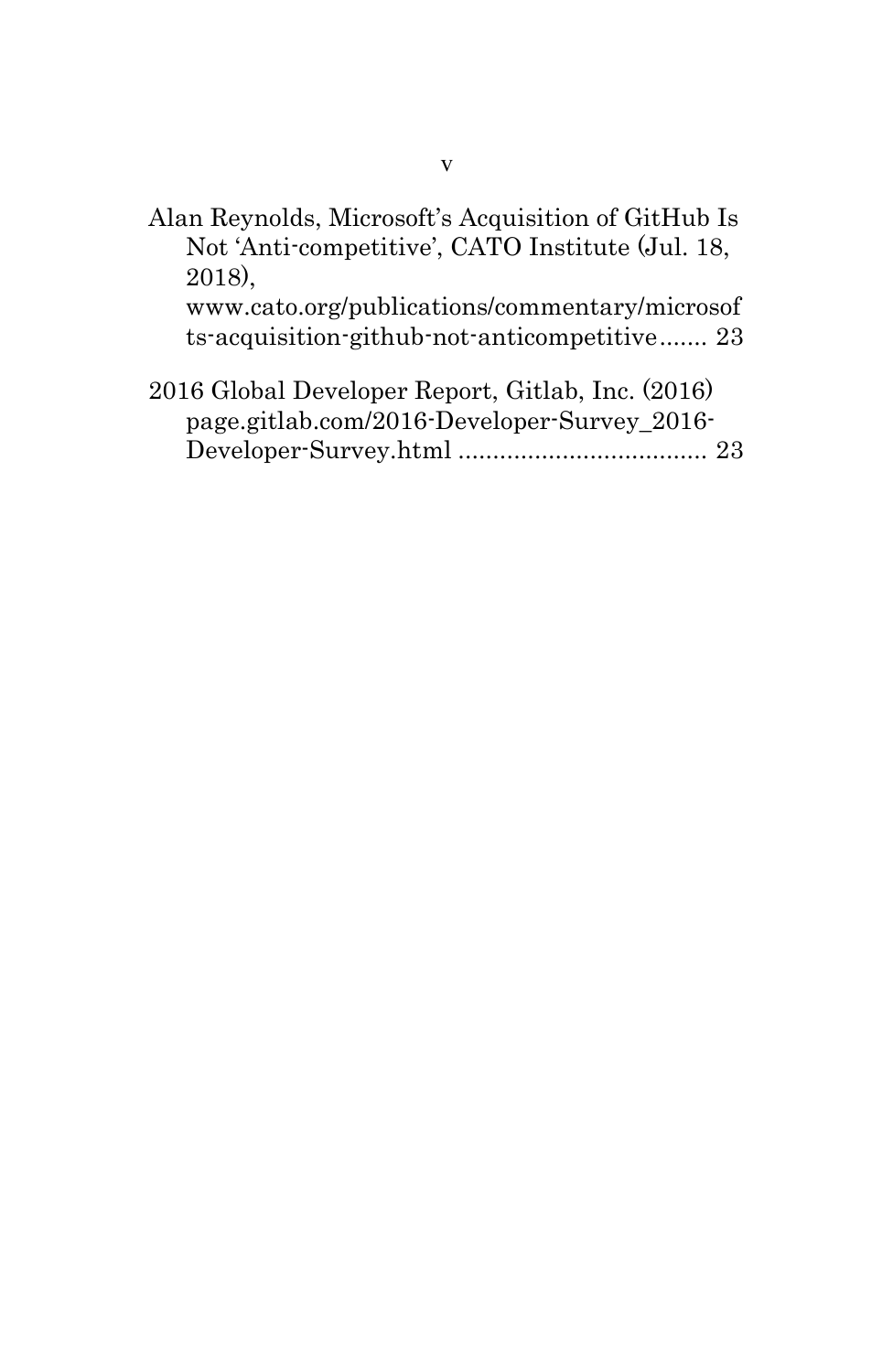# BRIEF OF *AMICI CURIAE* IN SUPPORT OF PETITIONER \_\_\_\_\_\_\_\_\_\_\_\_\_\_\_\_\_\_\_\_

### INTEREST OF THE AMICI CURIAE **1**

Amicus Python Software Foundation is a 501(c)(3) non-profit corporation that holds the intellectual property rights behind the open source Python programming language. It manages the open source licensing for Python version 2.1 and later and owns and protects the trademarks associated with Python.

Amicus Tidelift, Inc. is a venture-backed corporation that works directly with open source maintainers to support open source components and the enterprises that use them.

Amicus OpenUK is a UK organisation committed to supporting the growth of the open source software, hardware and data communities in

 $\overline{a}$ 

<sup>&</sup>lt;sup>1</sup> No counsel for any party has authored this brief in whole or in part, and no person other than amici or their counsel have made any monetary contribution intended to fund the preparation or submission of this brief. Both parties were provided notice of intention to file ten days before the filing of this brief. In an email dated December 18, 2019, Respondent granted consent for the filing of this brief. Petitioner has given blanket consent to the filing of timely briefs for amici curiae. Counsel for amici curiae was previously engaged to advise Google in connection with this matter earlier in its history, and represents Google in other matters, but Google has had no involvement with the preparation of this brief.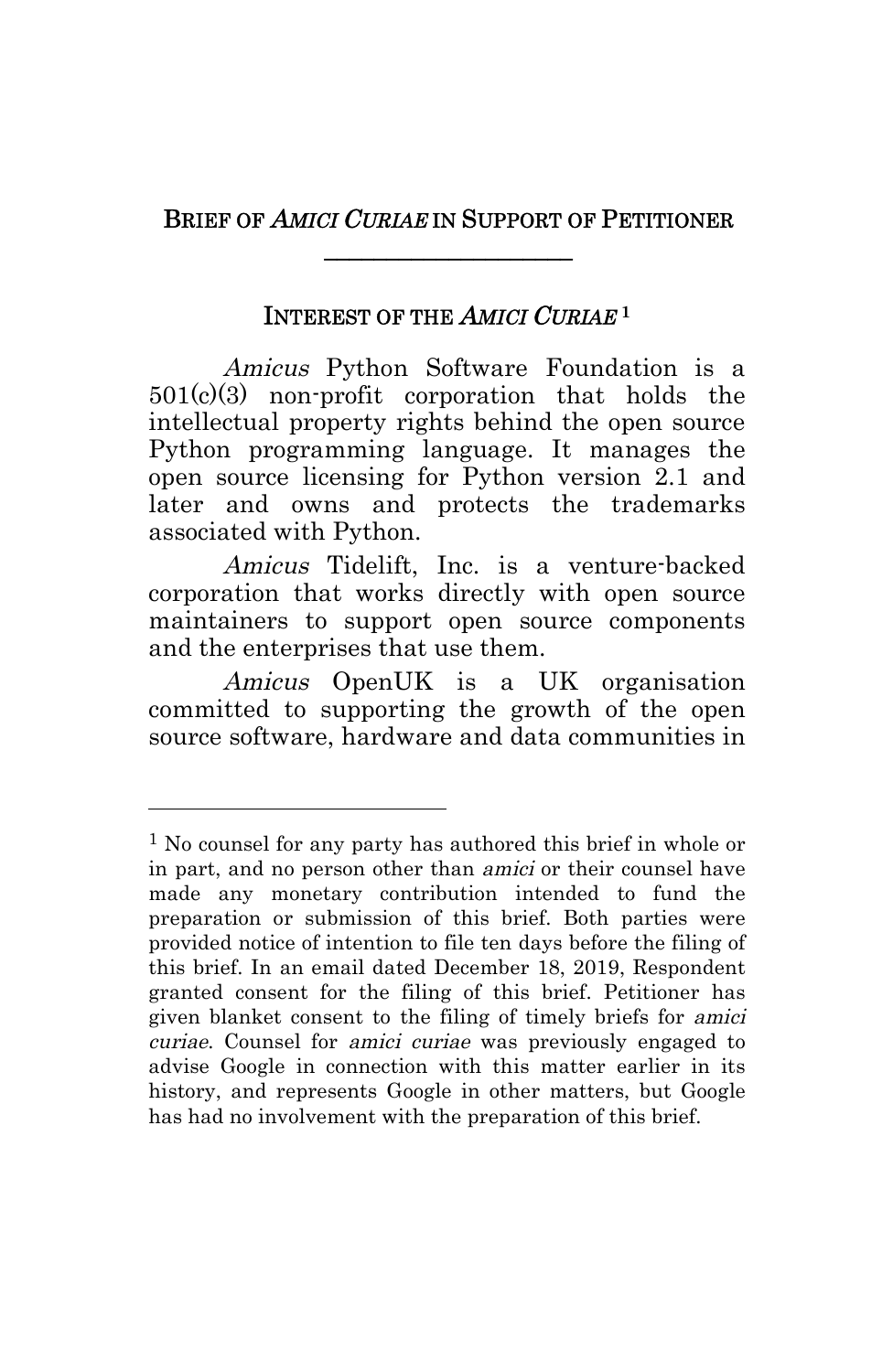the UK, and representing the UK "Open" communities globally.

Amicus Protocol Labs, Inc. is a research, development, and deployment lab for improving Internet technology through a variety of open source projects.

Amici file this brief because all the software at issue in this case is subject to open source licenses. The resolution of the questions presented in the petition will directly affect the scope and enforceability of open source licenses crucial to amici's ongoing operations, or in the case of OpenUK, the operations of its members.

#### SUMMARY OF ARGUMENT

 $\frac{1}{2}$  , and the set of the set of the set of the set of the set of the set of the set of the set of the set of the set of the set of the set of the set of the set of the set of the set of the set of the set of the set

Software is different from other literary works in that it is a mixed work, including both functional and expressive elements. As the Court explained in Harper & Row, Publishers, Inc. v. Nation Enters.: "[C]opyright is limited to those aspects of the work—termed 'expression'—that display the stamp of the author's originality." 471 U.S. 539, 547 (1985). Copying the expressive elements of a software work can constitute copyright infringement. Copying the functional elements of a software work is allowed.

In this case, Google copied the declarations for 37 packages from Oracle's Java SE work into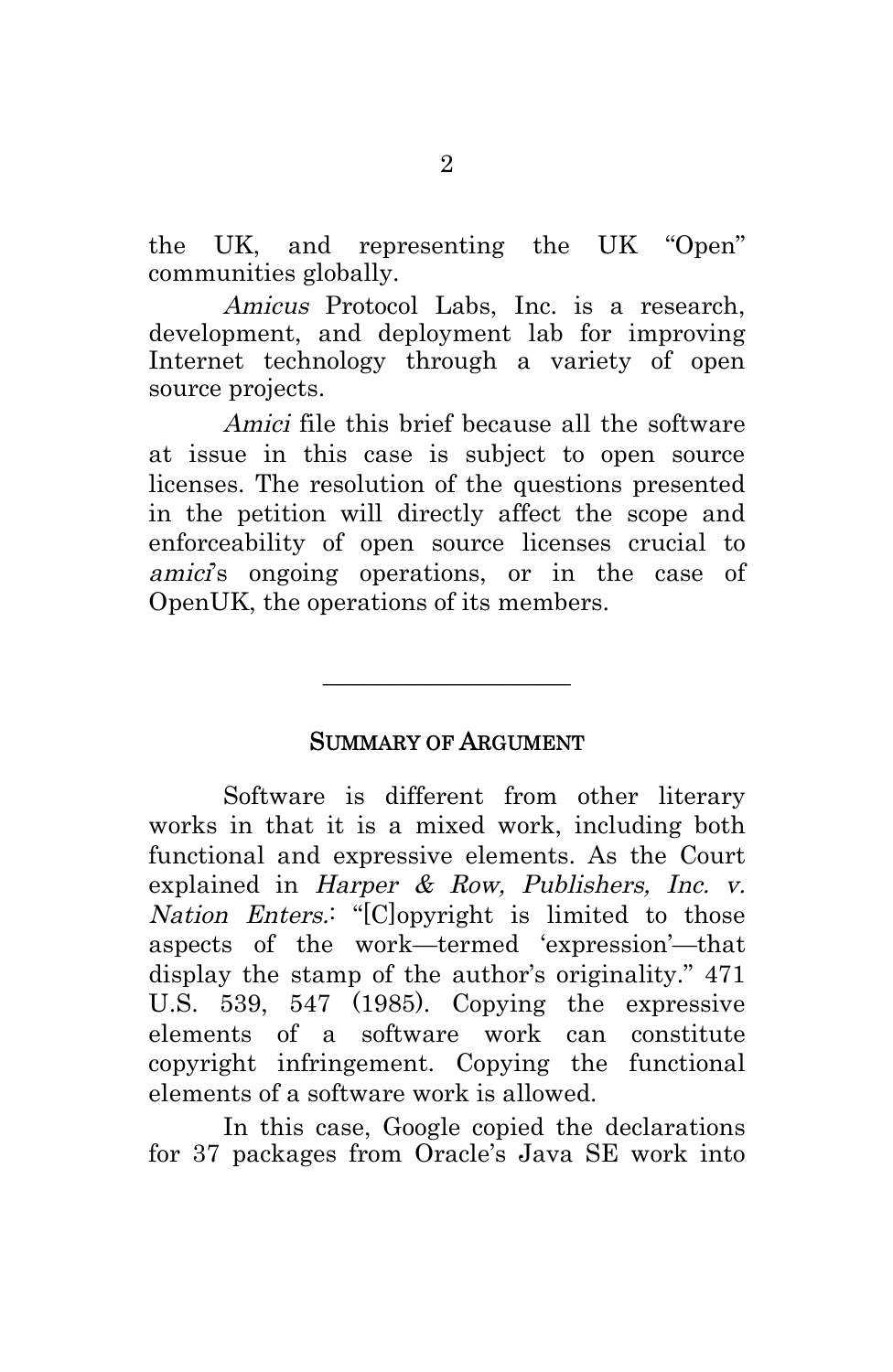Android, totaling about 11,000 lines of code. The dispositive question in this case is whether the declarations copied by Google were part of the expressive, copyright-protected elements of the Java SE work, or whether they were part of the functional, non-protected elements of the work.

To answer this question, the Court should apply its "conceptual separability" test from Star Athletica, L.L.C. v. Varsity Brands, Inc., 137 S. Ct. 1002 (2017). As this Court held in Star Athletica, the expressive elements of a mixed work must be conceptually removed from the functional elements of the work. Only if there are expressive elements that are separable from the functional elements of the useful article does the court proceed to evaluate infringement.

The Federal Circuit's decisions, either with regard to copyrightability ("Oracle I," App. at 121a) or fair use ("Oracle  $II$ ," App. at 1a), share the same fundamental error: they fail to deal appropriately with software as a mixed work consisting of both copyrightable expression and uncopyrightable functionality. This Court should apply its existing Star Athletica analysis to provide a simplifying and unifying rule for analyzing copyrightability in all mixed works.

 The Federal Circuit failed to evaluate properly the copyrightability of the work before it, and compounded its error by failing to weigh Google's fair use arguments in light of Oracle's actions in the marketplace. Before Google released Android, Oracle made a calculated decision to provide its software to the public under a widely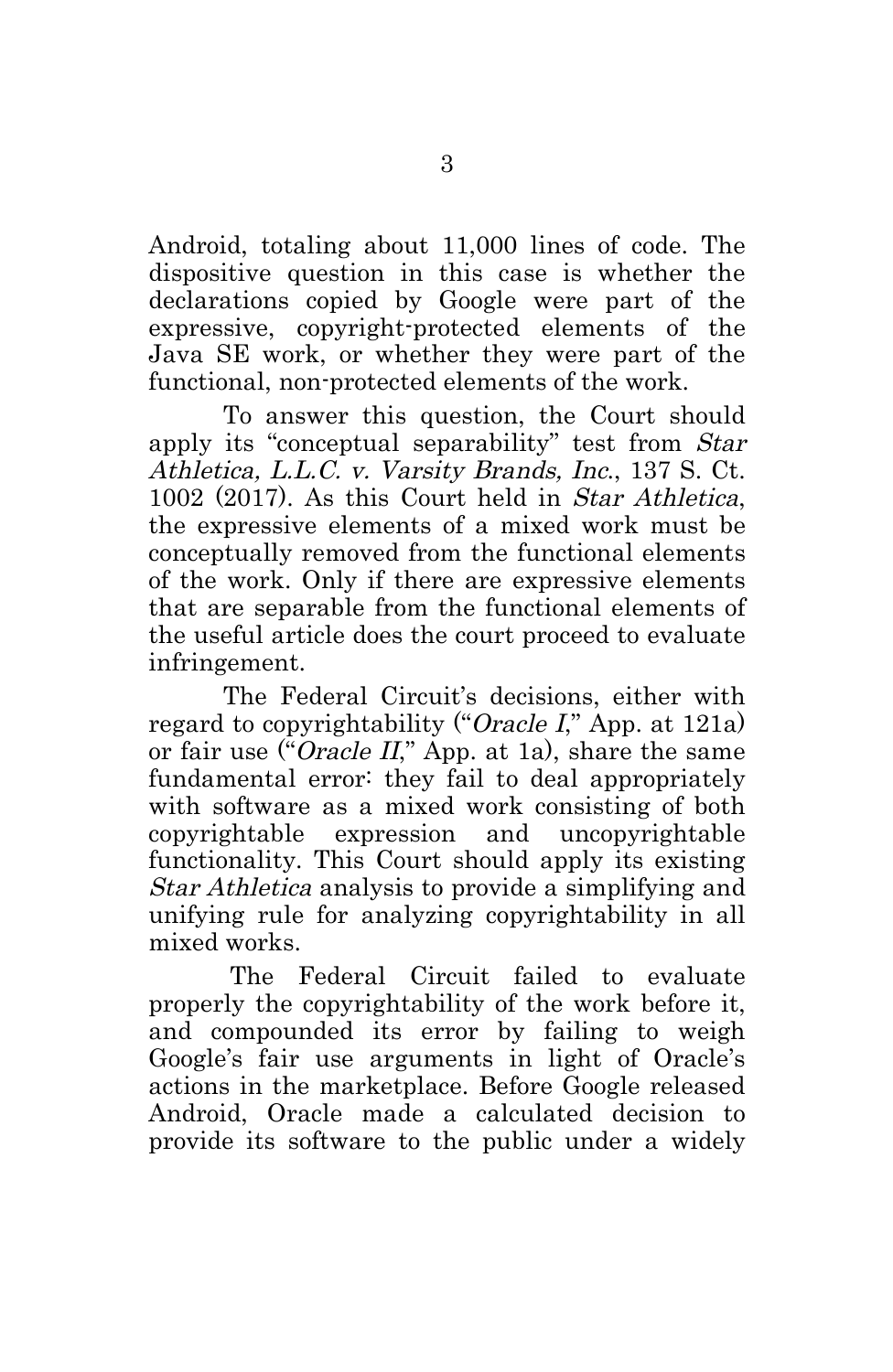used open source license called the GNU General Public License (the "GPL"). Oracle was aware of the tradeoffs involved when it chose to release its software under the GPL. In blog posts celebrating the open source release, vice president James Gosling described Oracle's hope that releasing the software as open source would increase its use and distribution.2 More significantly, Gosling anticipated that other open source Java implementations would "mine [Oracle's] source for stuff to incorporate into their projects."3 This is exactly what Google did.

Software developers, especially open source developers, rely on easily-understandable boundaries between copyright-protected expression and non-protected functionality. This Court has the opportunity to make those boundaries clear. Both open source and proprietary software development depend on the understanding that independent reimplementation is a common, pro-competitive and legally permissible activity.

<sup>&</sup>lt;sup>2</sup> James Gosling was vice president for Sun Microsystems, which was purchased by Oracle in 2010. For clarity, both entities are referred to in this brief as "Oracle."

<sup>3</sup> Robert Eckstein, James Gosling on Open Sourcing Sun's Java Platform Implementations, Part 2, (Nov. 2006) web.archive.org/web/20170812190620/www.oracle.com/techne twork/articles/javase/gosling-os2-qa-136546.html.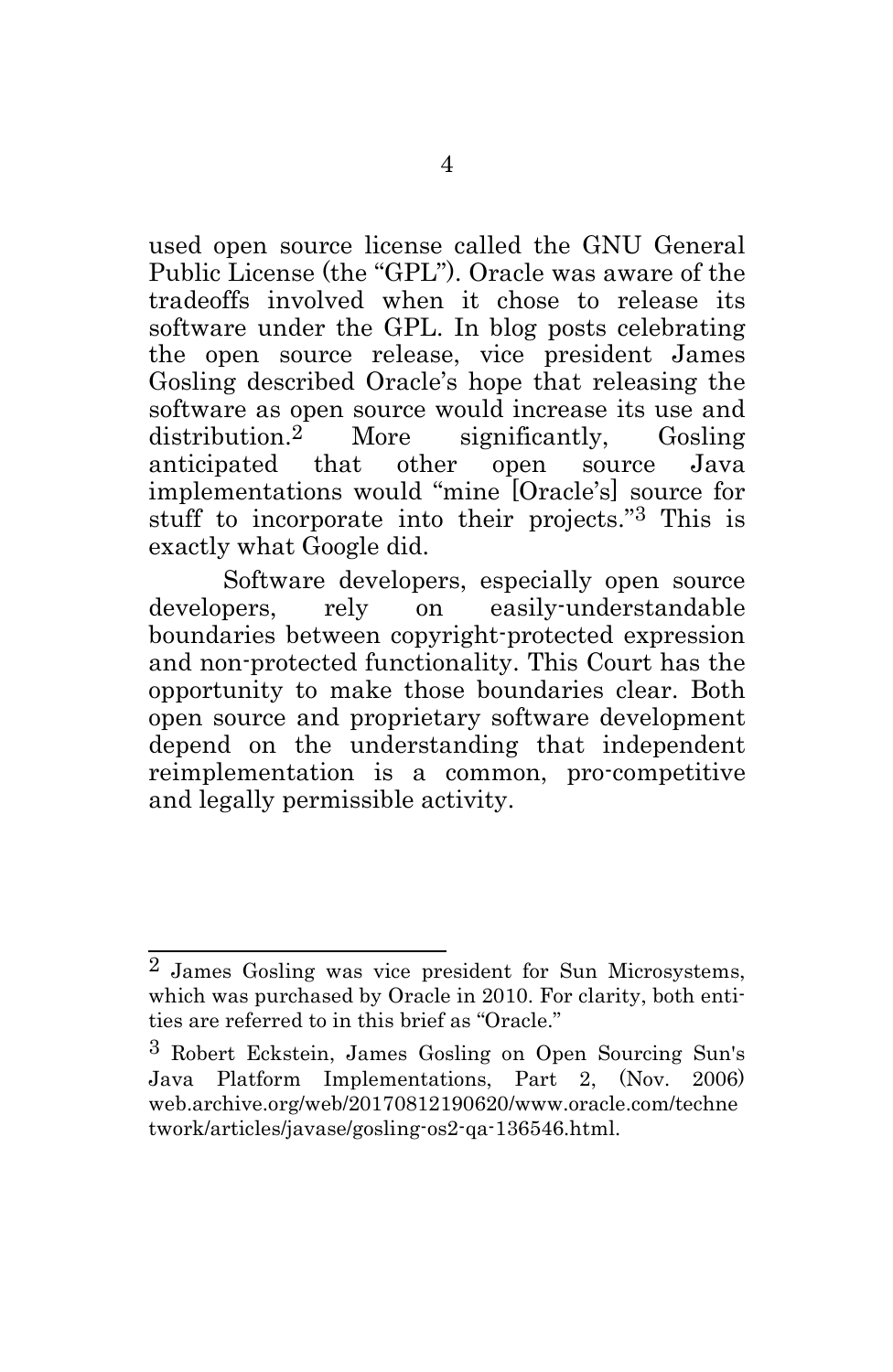#### ARGUMENT

# I. Under Star Athletica's "conceptual separability" test, copyright law should not preclude reuse of software declarations and interfaces

Computer software is challenging for copyright because it is a mixed work, incorporating both functional and expressive elements. Copyright cannot be used to monopolize the functionality inherent in such mixed works.

In Star Athletica, the Court analyzed the copyrightability of a design included in a "useful article." In its analysis, the Court provided the test for separating a mixed work's functional and expressive elements. If a work's copyrightable elements are "conceptually separable" from the work's functional, "utilitarian" elements, then the work is copyrightable as a whole. But only the separable, expressive elements are protected by copyright. It does not infringe copyright to copy and re-use the functional elements of a mixed work.

Applying the logic from Star Athletica's "conceptual separability" test, the declarations contained in the Java software and used by Google in the Android code are inseparable from the functionality embedded in the Java software. Thus, this Court should hold that Google's use of the Java software declarations was allowed under copyright law.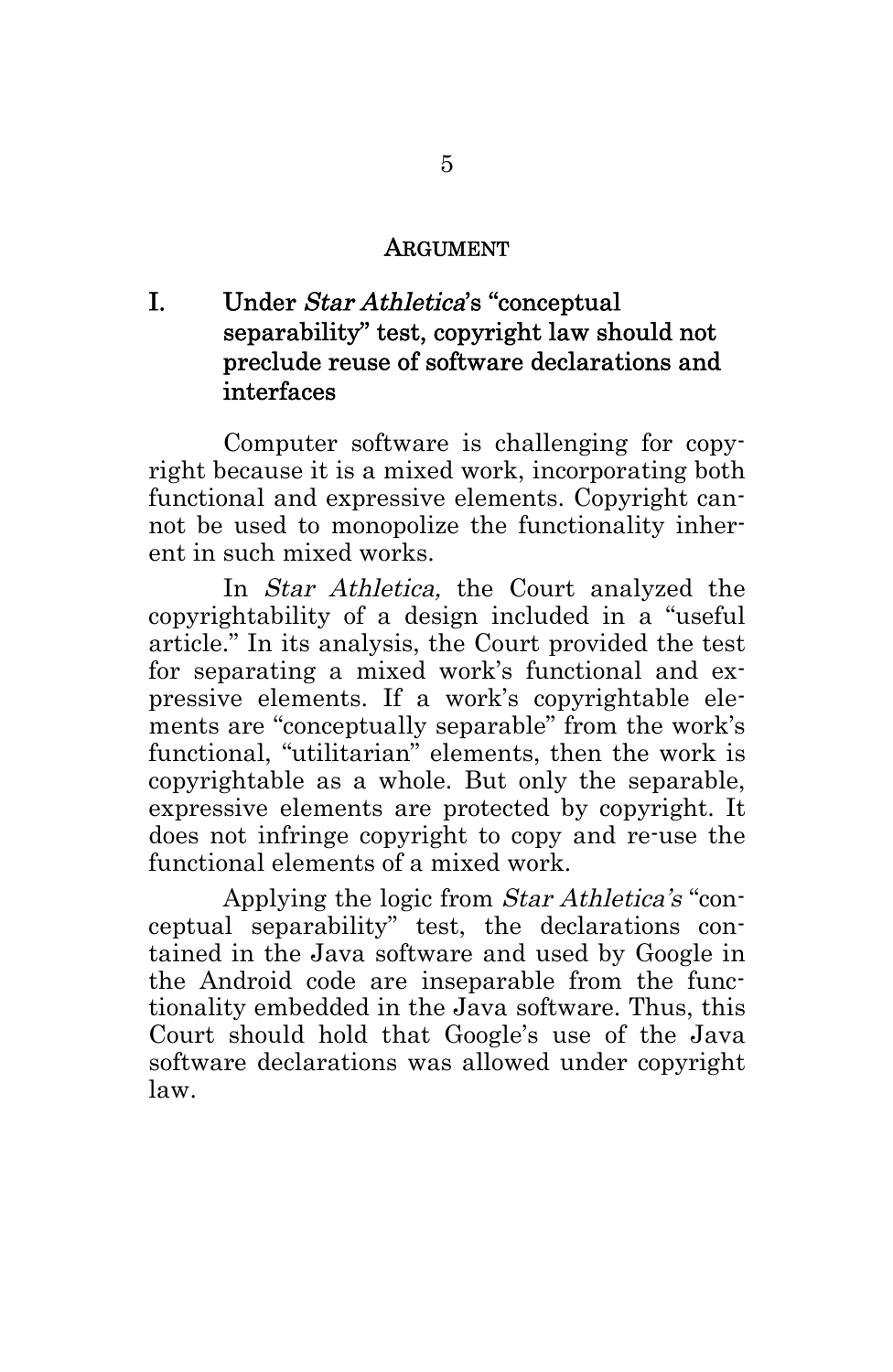## A. Software is a "useful article" as defined in the copyright statute, containing both functional and expressive elements

Computer software is protectable as a literary work under the Copyright Act. See 17 U.S.C. §§ 101,  $102(a)(1)$  (literary works are the subject of copyright protection); see also H.R. REP. NO. 94-1476, at 54 (1976)("The term 'literary works' ... includes ... computer programs to the extent that they incorporate authorship in the programmer's expression of original ideas, as distinguished from the ideas themselves").

But functional aspects of a work are not protected under copyright: "In no case does copyright protection for an original work of authorship extend to any idea, procedure, process, system, method of operation, concept, principle, or discovery, regardless of the form in which it is described, explained, illustrated, or embodied in such work." 17 U.S.C. § 102(b).

Software in particular has many such functional elements, and its structure and contents are primarily dictated by utilitarian concerns. As the Ninth Circuit correctly stated in Sega Enters. Ltd. v. Accolade, Inc.: "[C]omputer programs are, in essence, utilitarian articles—articles that accomplish tasks. As such, they contain many logical, structural, and visual display elements that are dictated by external factors such as compatibility requirements and industry demands...." 977 F.2d 1510, 1525 (9th Cir. 1992).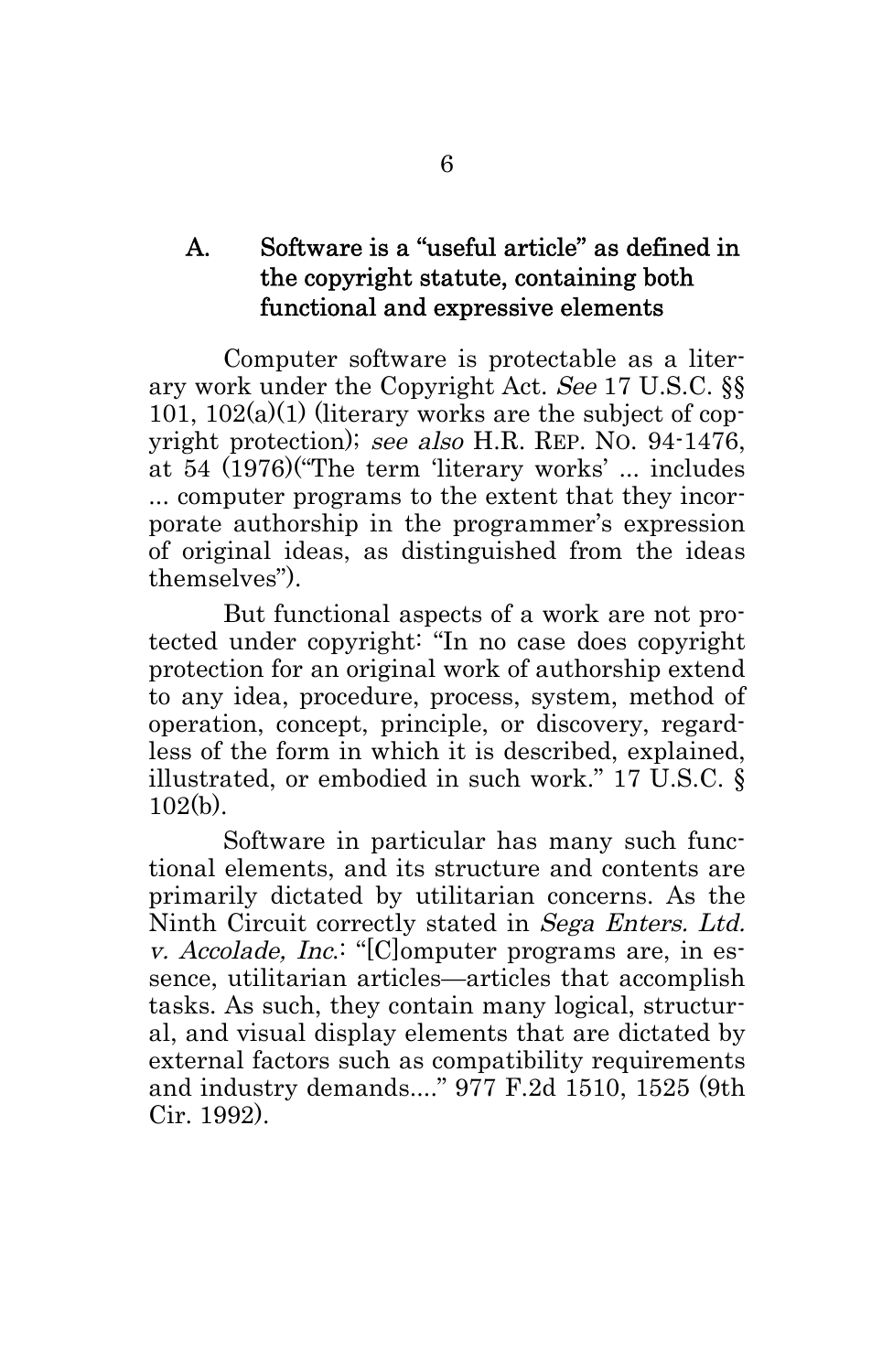The copyright statute already includes a term to describe mixed works like software: a "useful article." A "useful article is an article having an intrinsic utilitarian function that is not merely to portray the appearance of the article or to convey information." 17 U.S.C. § 101. This definition exactly describes software. Software can include many expressive and informative elements, but the predominant value of software is found in its utilitarian functions.

The statute's definition of a computer program further reinforces the identification of software as a "useful article": a computer program is "a set of statements or instructions to be used directly or indirectly in a computer in order to bring about a certain result." Id. (emphasis added). Only a useful article is intrinsically capable of being "used" to "bring about a certain result."

Oracle may argue that the statute categorically excludes useful articles from copyright. That is not so. Labeling software as a "useful article" does not diminish the copyrightability of a software work as a whole. The copyright statute explicitly states that a useful article can be protected by copyright if it has "features that can be identified separately from, and are capable of existing independently of, the utilitarian aspects of the article."4

<sup>4</sup> Id., See definition of "Pictorial, graphic, and sculptural works" ("PGS works"). The statute specifically protects PGS works incorporated into useful articles, but the definition of "useful article" is not limited to PGS works.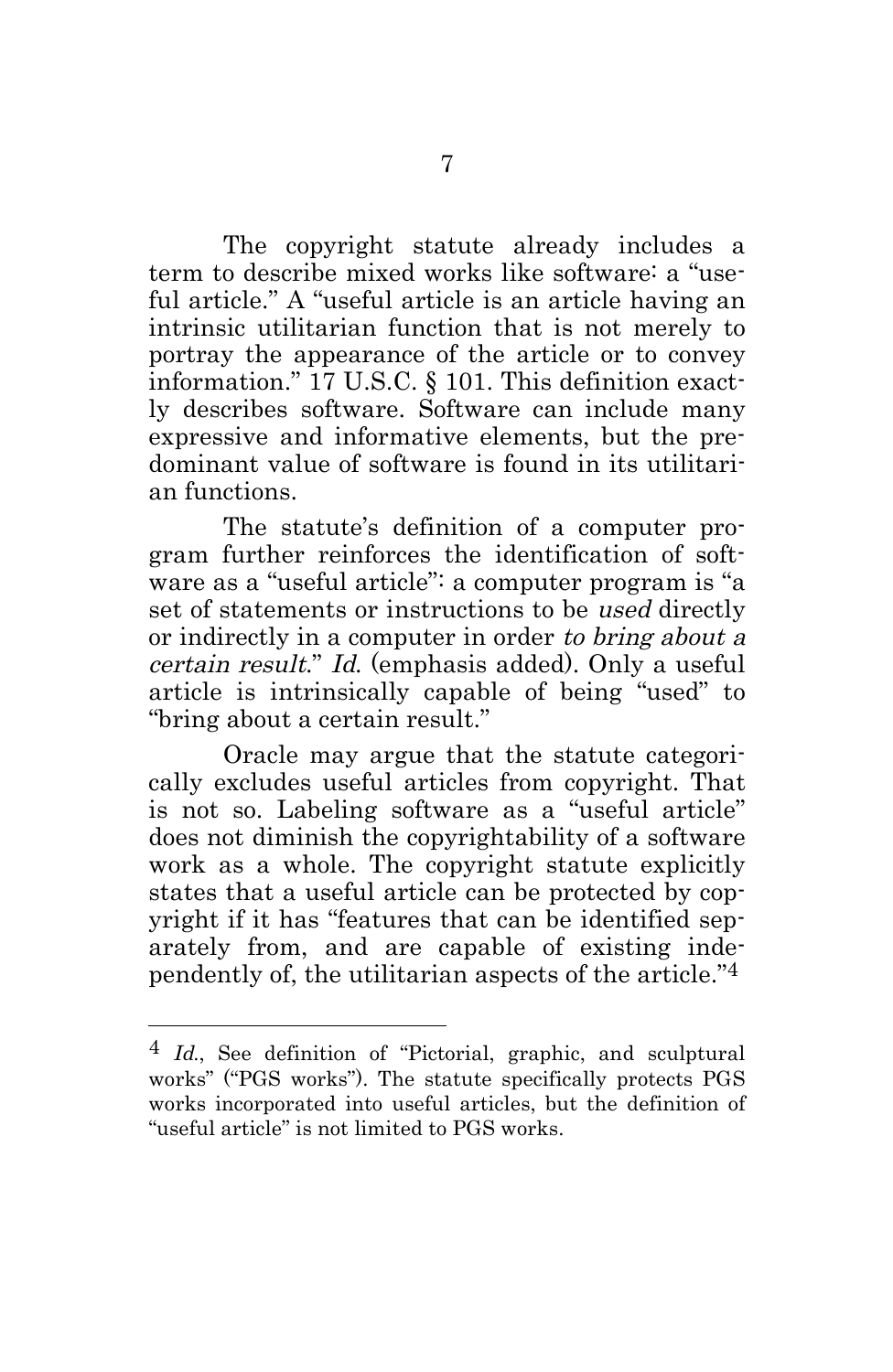# B. Star Athletica states the correct test for distinguishing between a work's functional and expressive elements

This Court recently addressed copyright protection for works that contain both functional and expressive elements. Although the present case concerns computer code rather than clothing, the issues are conceptually similar to those in Star Athletica, L.L.C. v. Varsity Brands, Inc., 137 S. Ct. 1002 (2017).

In Star Athletica, the Court evaluated the copyrightability of designs on a cheerleading uniform. Id. at 1016. As the Court explained, the expressive elements of a mixed work must be conceptually removed from the functional elements of the work. Id. at 1010. Only if there are expressive elements that are separable from the functional elements of the useful article does the court proceed to evaluate infringement.

In Star Athletica, the Court expressly acknowledged that copying functional elements of a useful article is allowed: "To be clear, the only feature of the cheerleading uniform eligible for copyright in this case is the two-dimensional work of art.... respondents have no right to prohibit any person from manufacturing a cheerleading uniform of identical shape, cut, and dimensions to the one on which the decorations ... appear." Id. at 1013.

The *Star Athletica* Court evaluated mixed works in the context of two-dimensional, graphical art, but the principle undergirding the Court's analysis directly applies to software. The principle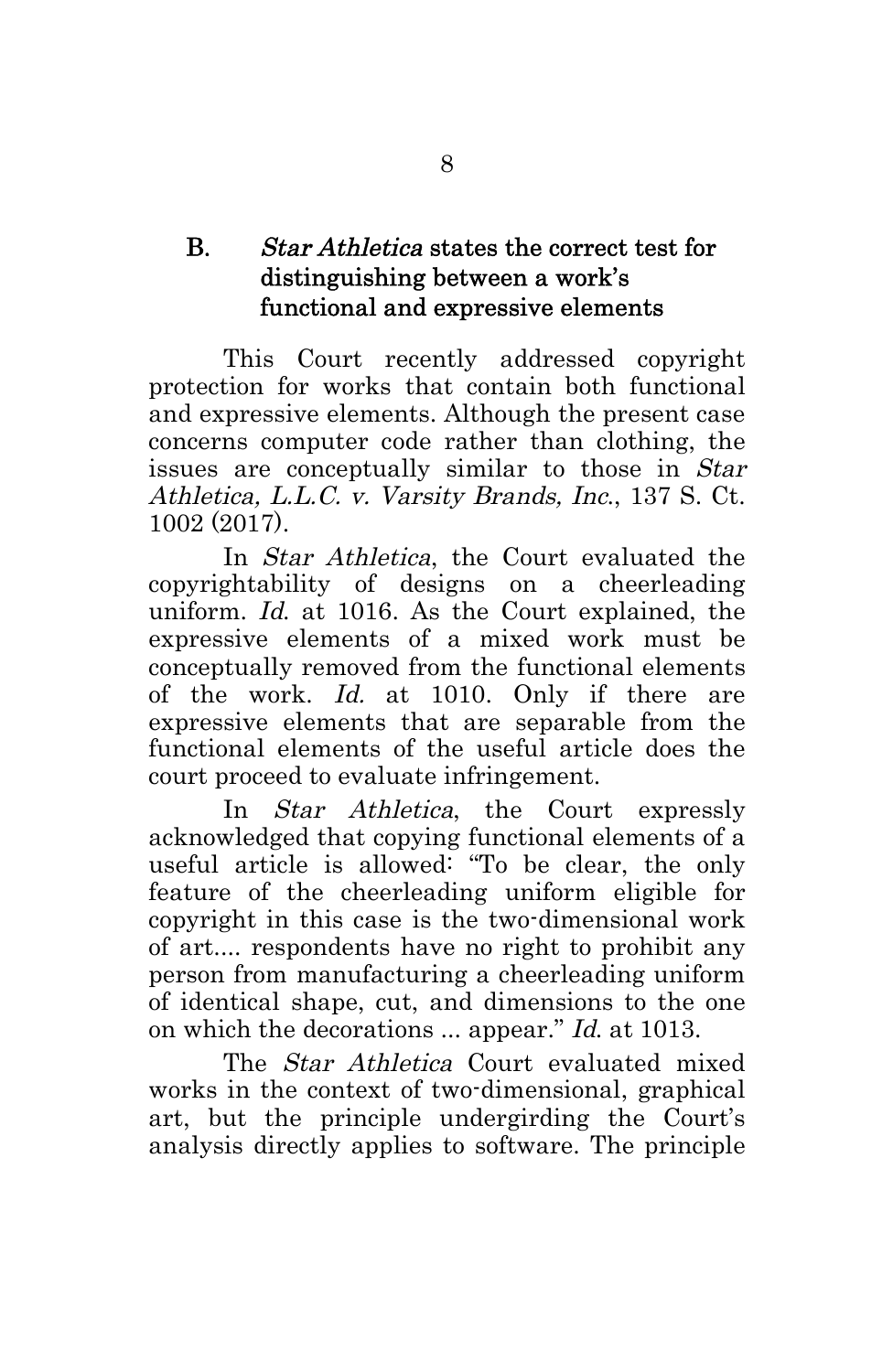is the same: the functional, utilitarian elements of a mixed work are not protectable under copyright, and the existence of a copyright in one part of a mixed work must not prohibit others' use of the utilitarian, functional aspects of the mixed work.

# C. Because Google only copied the software's inseparable functional elements, it did not infringe Oracle's copyright

Google copied the declarations for 37 packages from the Java SE work into Android. These "declarations" are names and phrases that allow programmers to refer to and use specific functional elements within the work. JA34-35; JA38-39; see also Pet. App. 223a-225a. The dispositive question in this case is whether the declarations copied by Google were part of the expressive, copyrightprotected elements of the Java SE work, or whether they were part of the functional, non-protected elements of the work. Star Athletica's "conceptual separability" test substantially simplifies the analysis.

A software component satisfies the conceptual separability test if it "(1) can be identified separately from, and (2) is capable of existing independently of, the utilitarian aspects of the article." 137 S. Ct. 1002, 1010 (internal quotation marks removed).

As in Star Athletica, the first requirement "is not onerous"—there must simply be some identifiable element of the work that includes possiblycopyrightable content. Id. In this case, the Federal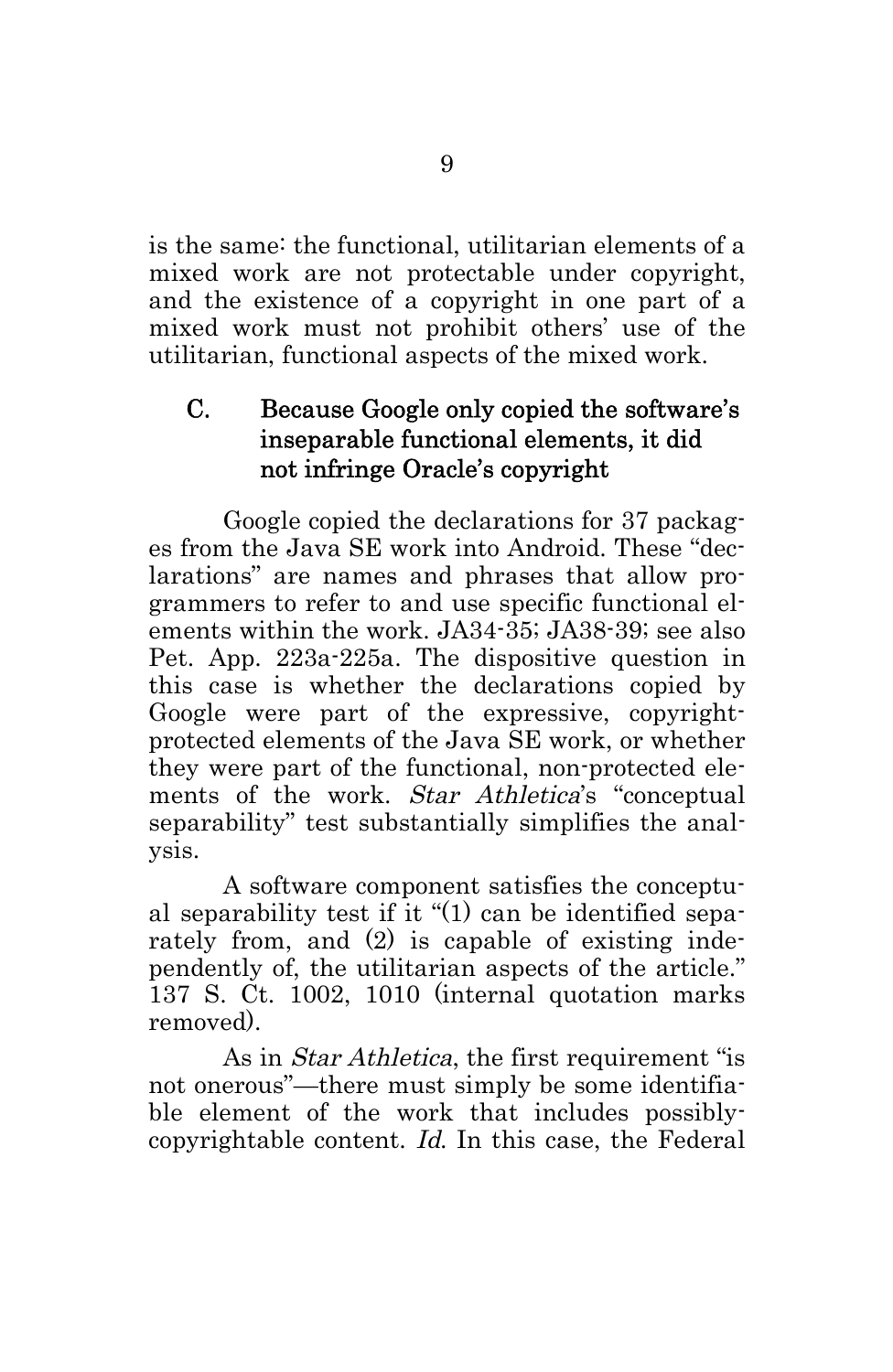Circuit identified the declarations and the nonliteral "structure, sequence, and organization" (SSO) of those declarations within the larger Java SE work. Pet. App. at 158a-166a.

The second requirement is that "the separately identified feature has the capacity to exist apart from the utilitarian aspects of the article." 137 S. Ct. 1002, 1010. The declarations fail this part of the test, because accessing the functional aspects of the work requires the use of the exact names and phrases copied by Google out of the Java SE work—the functional aspect cannot "exist apart" from them. As the District Court found:

> "Significantly, the rules of Java dictate the precise form of certain necessary lines of code called declarations, whose precise and necessary form explains why Android and Java must be identical when it comes to those particular lines of code."5

Or as explained by Oracle's expert witness:

Q. ...[I]f instead you had written completely new APIs, would programmers be able to access these functionalities using the names that they have memorized and have used for years?

<sup>5</sup> Pet. App. 221a (emphasis added).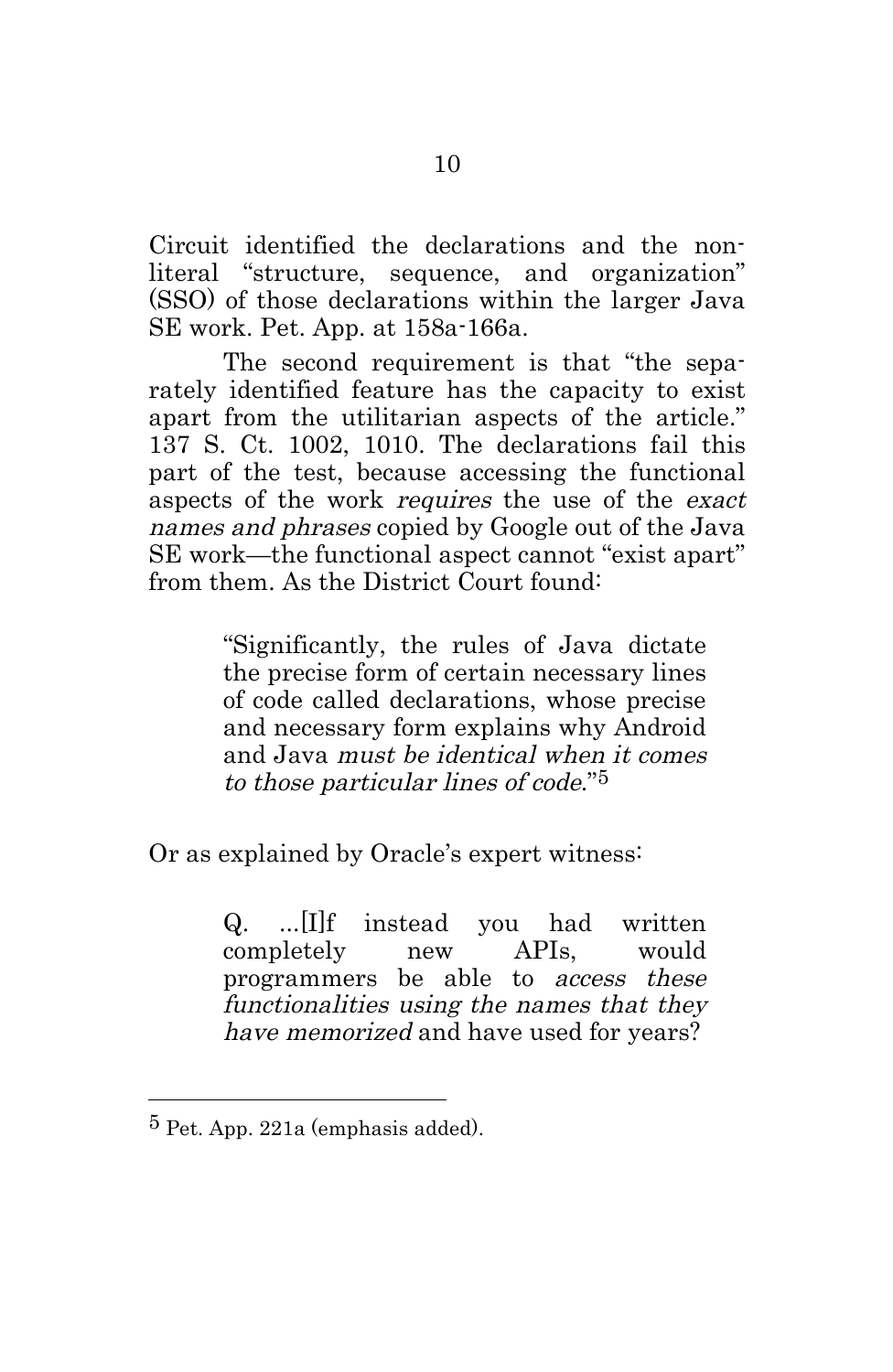### A. The new APIs use different names, then the old names would not work."6

As shown, the purpose of the declarations was to "access... functionalities" within the code—a utilitarian feature. The precise organization of the declarations had to be "identical" or the code "would not work." See Pet. App. 221a; JA 70.

Because there was no way to access the Java language functionality outside of the declarations, the declarations are not "conceptually separable" from the functionality they expose, and are part of the non-copyrightable, functional, utilitarian elements of the work.

Thus, as Google only copied the software's inseparable functional elements, it did not infringe Oracle's copyright.

# D. Using the *Star Athletica* "conceptual" separability" test avoids pitfalls associated with tests employed by the lower courts

The leading case addressing the copyrightability of mixed works is Baker v. Selden, 101 U.S. 99 (1880). In Baker, the Court held that copyright protection did not extend to the forms that embodied an accounting method included in Selden's book, giving rise to the "idea/expression" dichotomy

<sup>6</sup> JA 70 (emphasis added).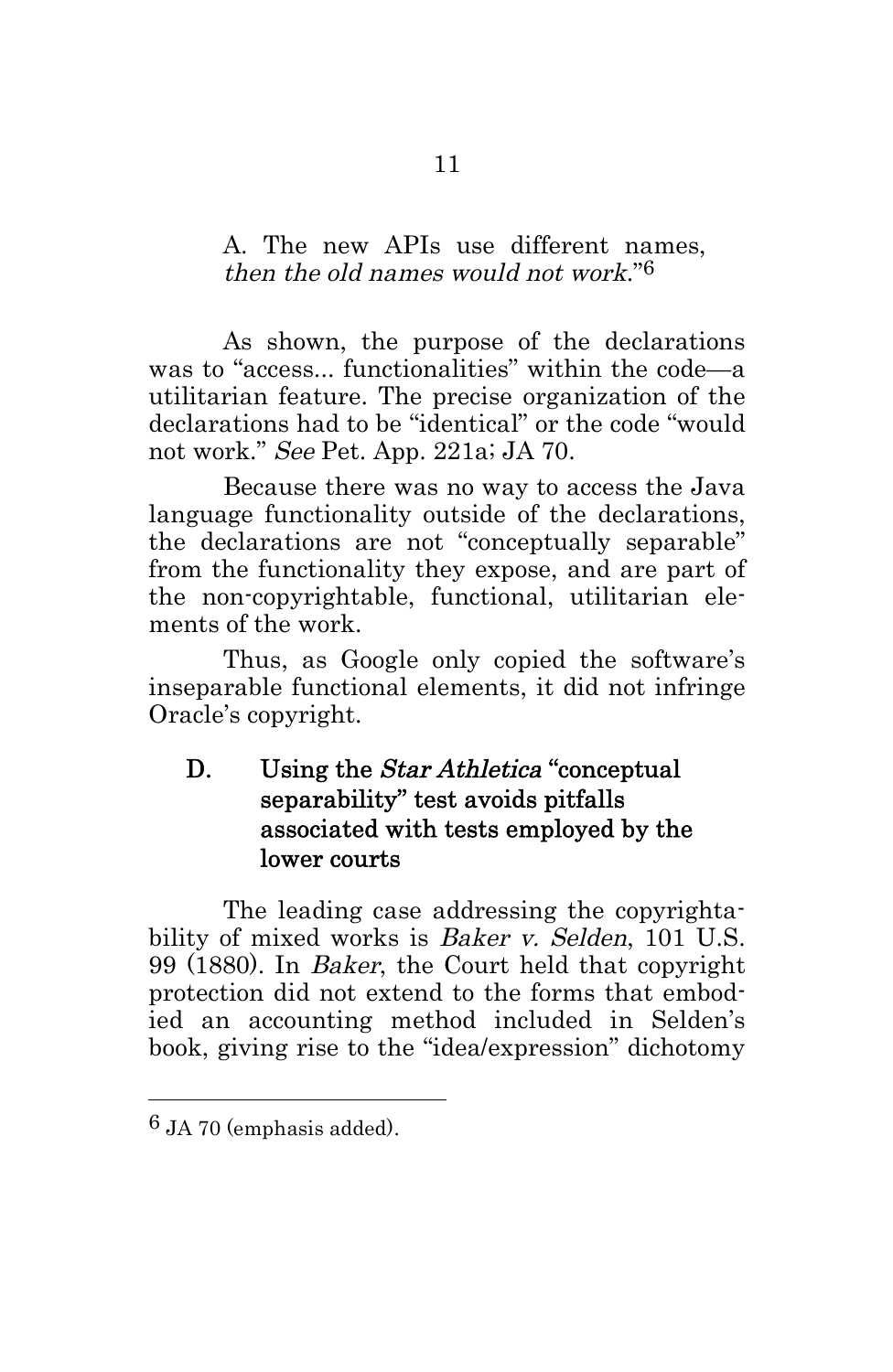and the "merger" doctrines briefed by other parties before this Court. Id. at 106-07.

Unfortunately, lower courts have been unable to consistently separate the functional and expressive elements in copyrighted works. To quote Judge Learned Hand: "The test for infringement of a copyright is of necessity vague. . . . Decisions must therefore inevitably be ad hoc." Peter Pan Fabrics, Inc. v. Martin Weiner Corp., 274 F.2d 487, 489 (2d Cir. 1960).

The confusion in the lower courts is exemplified by the two Federal Circuit rulings below. In its first decision on copyrightability ("Oracle I," App. at 121a), the Federal Circuit held that functional interoperability is "irrelevant to copyrightability." Id. at 166a. But in its second decision on fair use ("Oracle II," App. at 1a) the same Federal Circuit panel concluded that the fact that Google's software "perform[s] the same functions" as Oracle's software is evidence that Google infringed Oracle's copyrights.7 Functionality cannot be both "irrelevant" to copyrightability and evidence of infringement.

Had the Federal Circuit applied the "conceptual separability" test in Oracle I and Oracle II, its holdings would have been both more clear and consistent. If the Oracle I court had correctly separated

<sup>7</sup> The Federal Circuit rejected Google's arguments regarding the significance of the smartphone context, even while recognizing that "the declarations and SSO may perform the same functions in Android and Java." Oracle II. at 31a (emphasis added).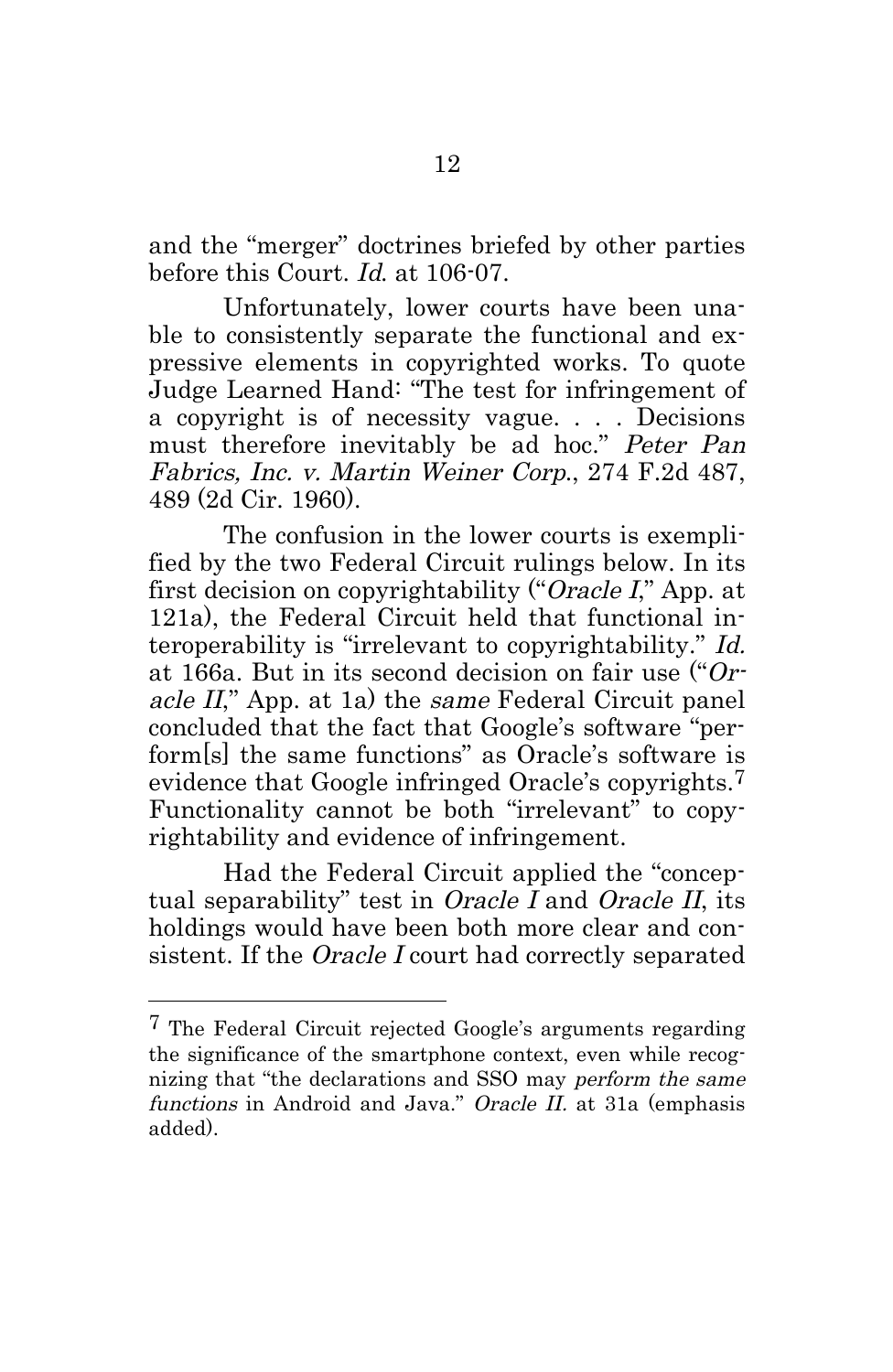the functional and expressive elements of the Java SE work, the test would have shown that no expressive elements were copied, resulting in a holding of no infringement. Alternatively, the Oracle II court would have held that the separable expressive elements copied by Google were truly de minimis, and qualified as fair use.

Conceptually separating the functional and expressive elements of the analyzed work helps avoid other analytical pitfalls illustrated in this case. For example, in its Brief in Opposition, Oracle highlights its "well-settled understanding that §102 codifies the idea/expression dichotomy," but then proceeds to argue that a work cannot be "both an original work ... protectable under Section 102(a) and a 'method of operation' ... under 102(b)." Br. in Opp. 16-17, quoting U.S. Br. 13.

Applying the Star Athletica test makes Oracle's error clear: a work may be copyrightable as a whole, but only those expressive elements that are conceptually separable from any utilitarian functions receive copyright protection.

Similarly, there is confusion about the merger doctrine. The merger doctrine states that if there are only a limited number of ways to express a particular idea, then the idea and the expression "merge" and the merged expression cannot be restricted by copyright. See, e.g., Lotus Dev. Corp. v. Borland Int'l, 49 F.3d 807, 815 n.9 (1st Cir. 1995), aff'd by an equally divided Court, 516 U.S. 233 (1996). In this case, the Oracle I court reasoned that the merger doctrine was inapplicable because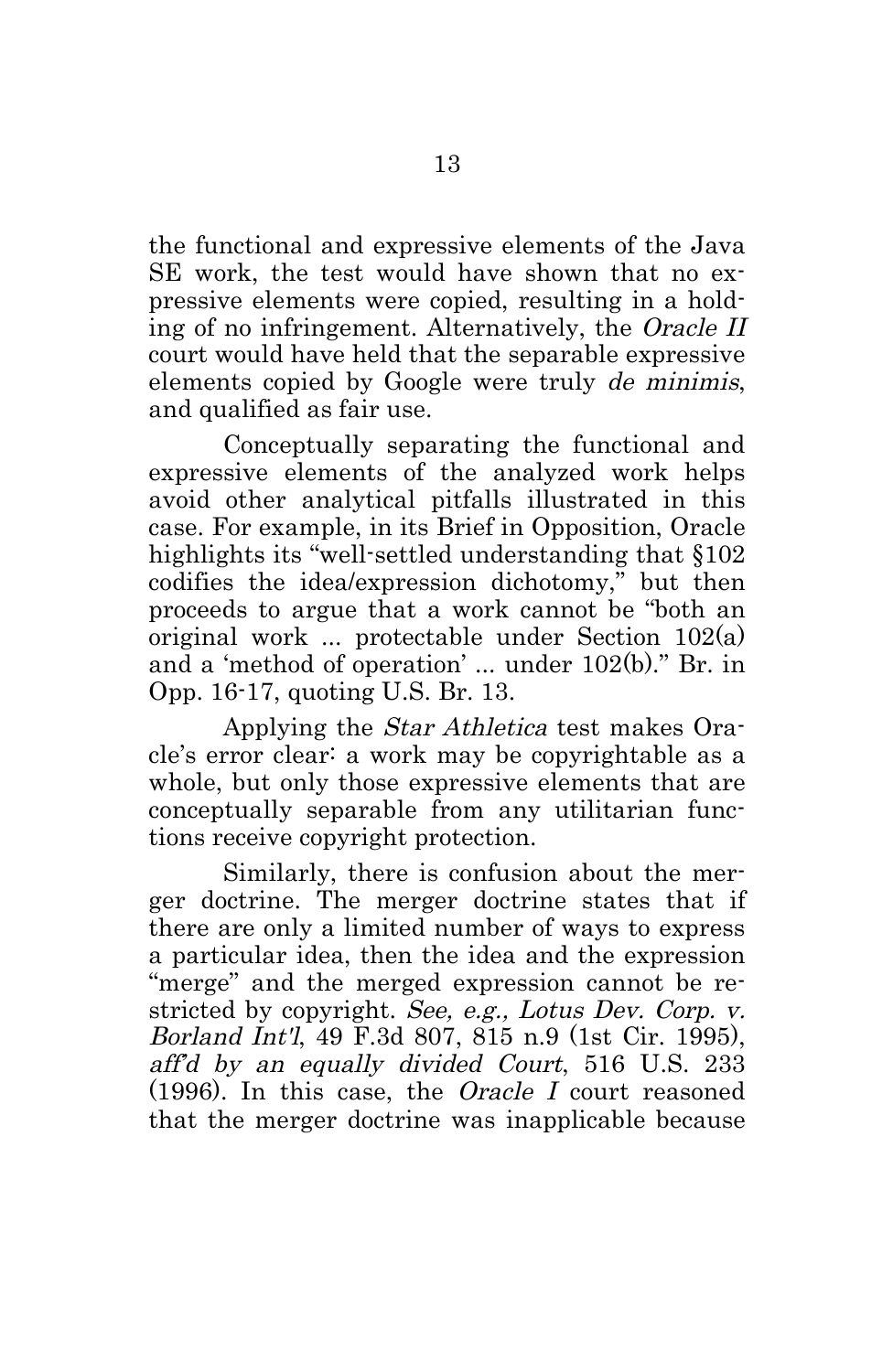Sun could have written the declarations in more than one way. App. at 142a-143a, 148a, 150a-151a.

From the perspective of conceptual separability, however, it does not matter whether there was one way or many ways to write the code that brought about the desired functionality. Regardless of the choice Oracle made, all the available methods related to the utilitarian, functional elements of the Java SE work, not to the expressive elements of the work. Under a *Star Athletica* analysis the declarations and SSO cannot be conceptually separated from the functional elements of the work. They should therefore be excluded from consideration of copyright infringement.

Relatedly, the Federal Circuit also emphasized the "creativity" needed for software development. See, e.g., App. at 53a. However, an emphasis on creativity without considering function can be misleading. Creativity is shown both in copyrightable expression as well as in functional problemsolving. Selden's creativity in the development of his accounting system did not give him the exclusive right to use the forms that gave effect to his system. See Baker, 101 U.S. at 102. As in Baker, other people can copy the creative-but-functional elements in a mixed work. Copyright only prohibits copying elements separably recognizable as creative expression.

Using the *Star Athletica* test clarifies and simplifies how copyright applies to mixed works like software. In this very context, Professor Peter Menell commented on the usefulness of the separability test: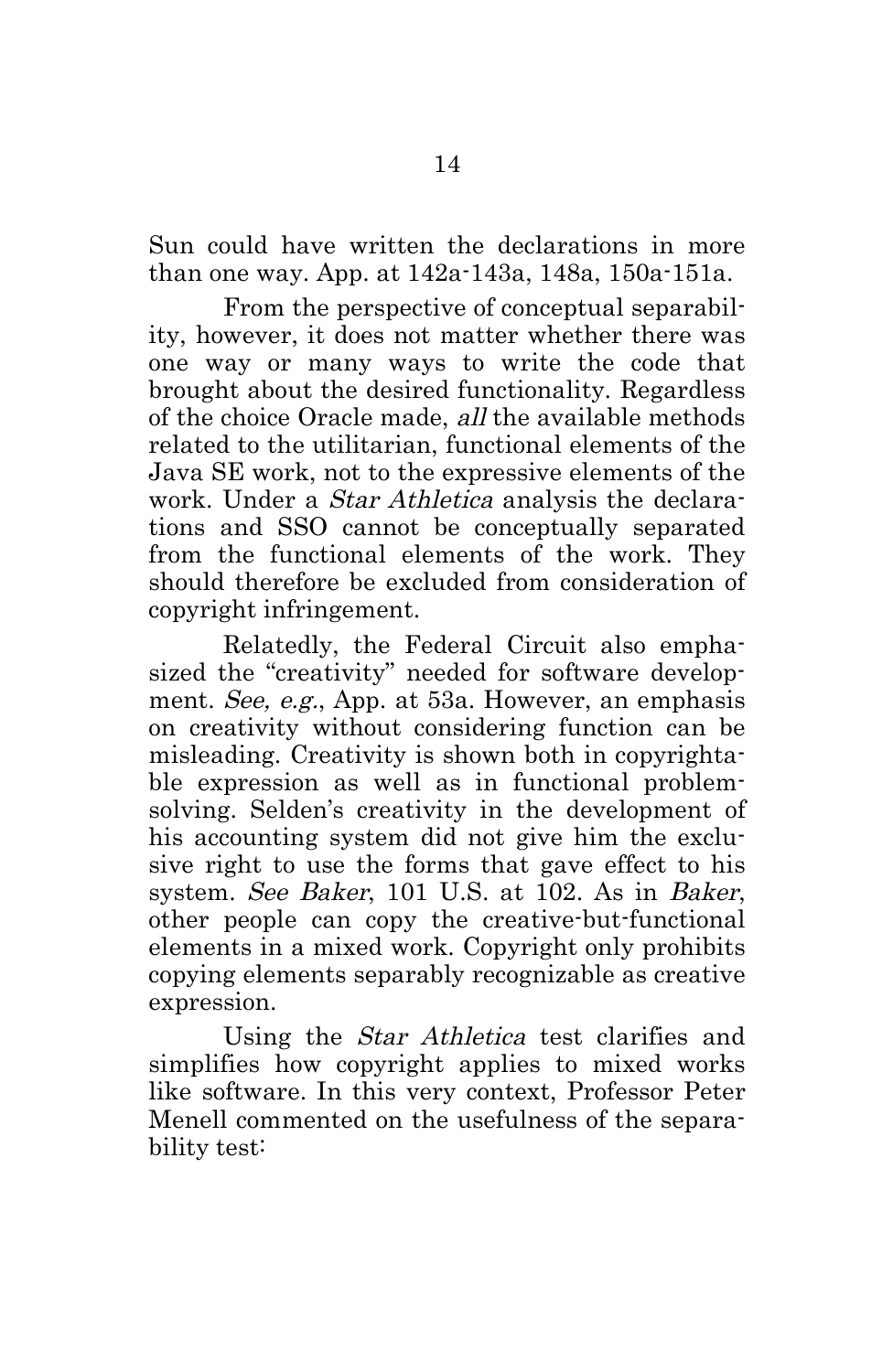The separability doctrine used to analyze copyright protection for pictorial, graphic, and sculptural ("PGS") works provides a useful model for applying the ideaexpression dichotomy to API declarations. Courts must determine whether the expressive features of a PGS work... can be identified separately from, and are capable of existing independently of, the utilitarian aspects of the article." 8

This Court has the opportunity to unify and simplify the copyrightability analysis for all types of mixed works simply by applying its existing Star Athletica "conceptual separability" test. The Court should do so.

### II. Re-implementation of software declarations and interfaces under open source licensing constitutes fair use

The dispute in *Oracle II* focused on the scope of the fair use doctrine as applied to Oracle's software. As part of that analysis, the Federal Circuit gave heavy weight under fair use factors one ("the nature and character of the use") and four

<sup>8</sup> Peter S. Menell, Rise of the API Copyright Dead?: An Updated Epitaph for Copyright Protection of Network and Functional Features of Computer Software, 31 HARV. J.L. & TECH. 303, 445 (2018).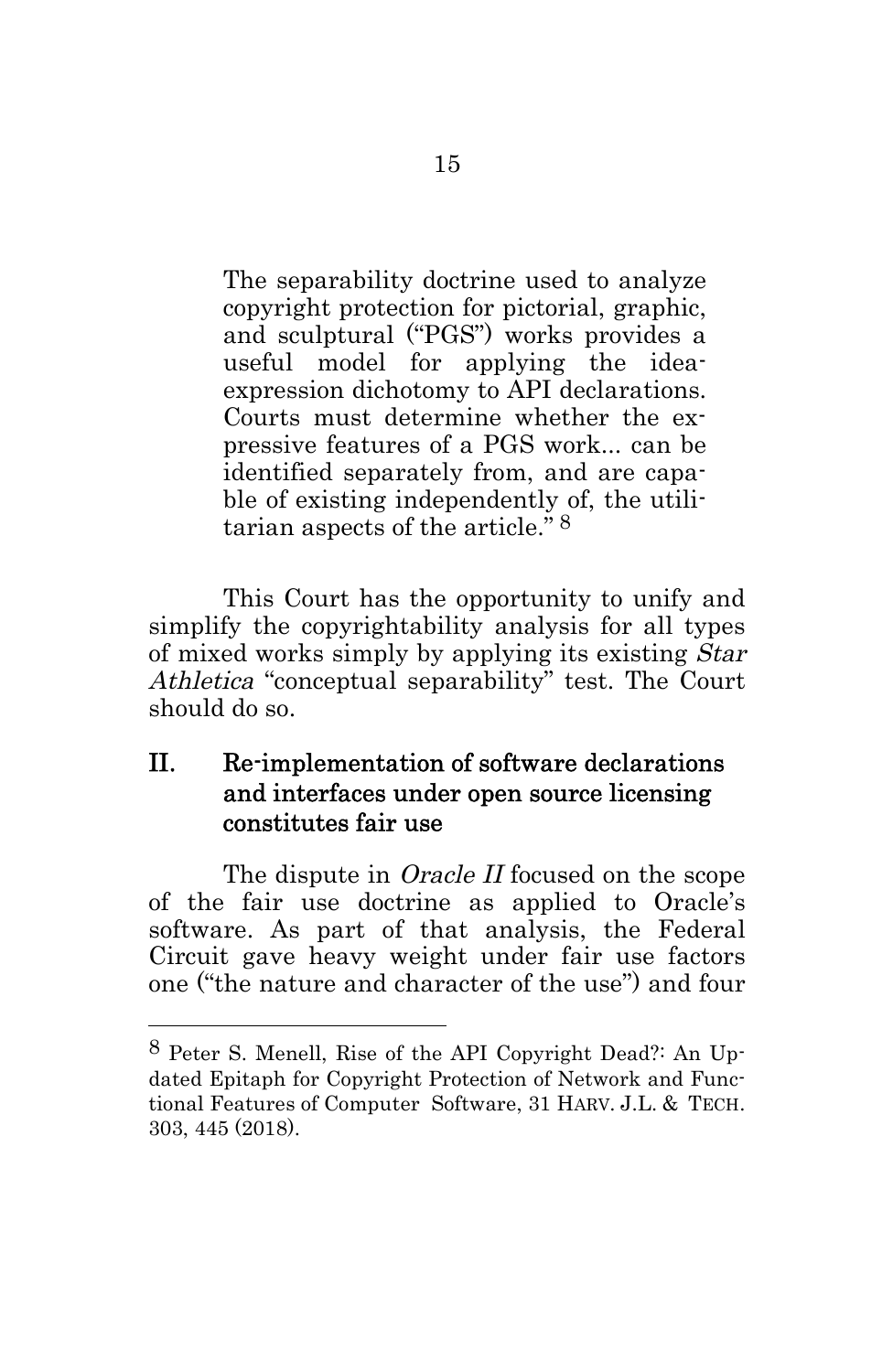("the effect of the use on the market") to Oracle's failures to secure commercial, royalty-bearing licenses for Java. See, e.g. Oracle II, App. at 51a. However, the Federal Circuit's analysis noted, but disregarded, a key fact: all the software in this case is provided under "open source" licenses granting broad permissions, including the permission to reimplement functionality, including for commercial purposes. Id. at 6a.

Google did not use Java SE under Oracle's open source license. No license was necessary to use the declarations. But the jury heard how Oracle positioned Java SE as "free and open" in the marketplace, and how Oracle's release of Java SE under an open source license affected the market for commercial use. JA 55, 88, 124. The jury was entitled to consider that evidence in evaluating Google's conduct and finding fair use.

# A. Open source licenses are designed to facilitate knowledge transfer and reimplementation

"Open source" is a method of licensing intellectual property designed to encourage knowledge-sharing and cooperation between parties. Open source licenses encourage cooperation by licensing copyrighted material according to a set of rules—rules that grant broad latitude to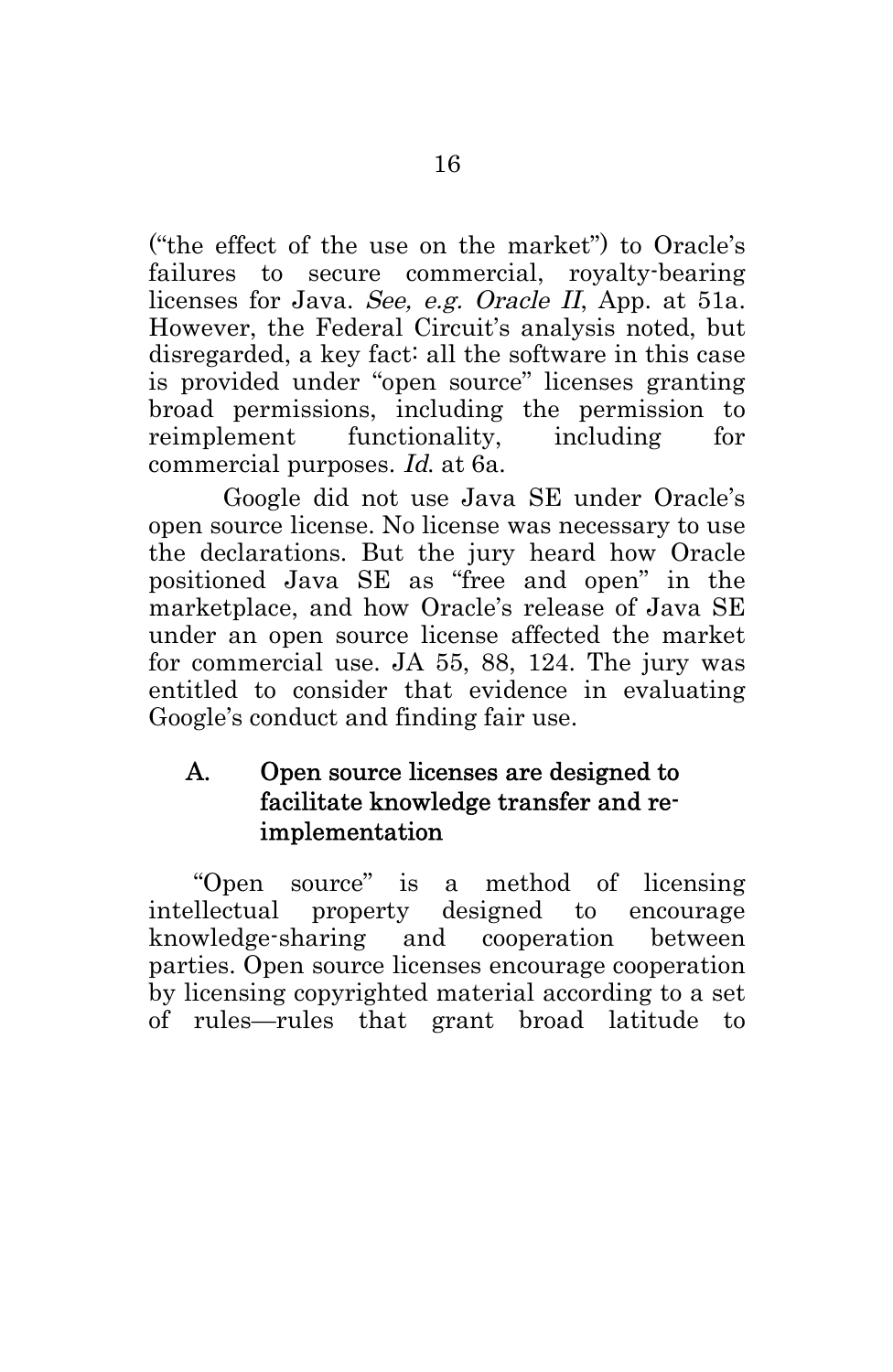licensees.9 This latitude even includes permission to act in ways contrary to the wishes of the copyright holder, including commercial exploitation.

Placing software under an open source license is a deliberate, strategic decision to forgo the tight control allowed by copyright to try to gain an alternative benefit such as broader distribution or use. In return, licensees are able to rely on the permissions granted in the license to provide a stable legal foundation for independent development.

In this case, Oracle made the decision to license its software under the "GPL," an existing, well-known open source license. The GPL's authors have long provided official commentary including an explanation that one of the purposes of the license is to ensure that any licensee is able to "study how the program works" for any purpose including reimplementing the software.10

 $\overline{a}$ 

<sup>9</sup> For a listing of these rules, see Open Source Initiative, "The Open Source Definition (Annotated)" at [opensource.org/osd](https://opensource.org/osd-annotated)[annotated.](https://opensource.org/osd-annotated)

<sup>10</sup> Richard Stallman, What is free software?, version 1.165 (Jul. 29, 2019), www.gnu.org/philosophy/free-sw.en.html.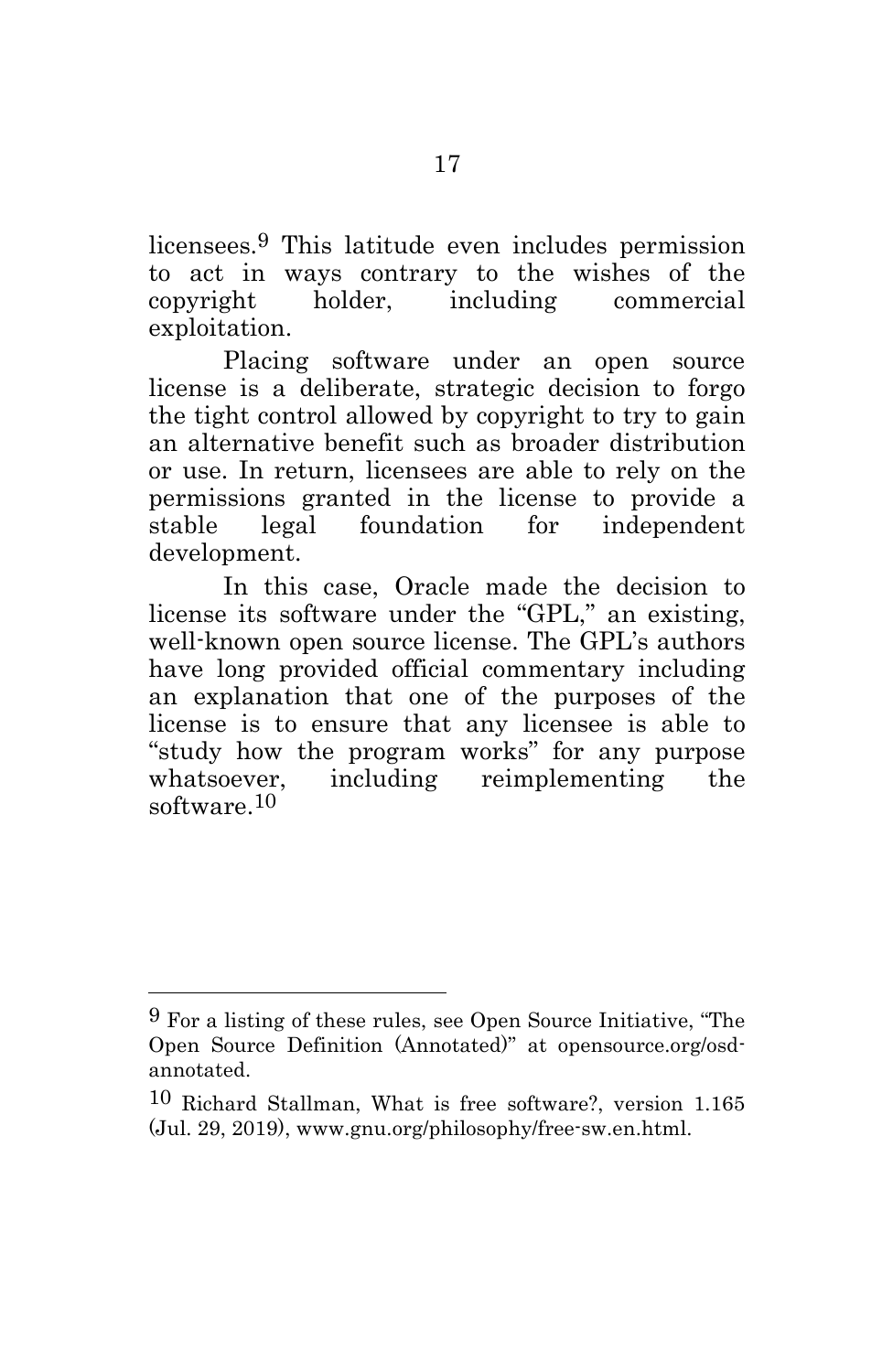# B. Oracle anticipated and understood that releasing its code under an open source license would facilitate re-implementation by third parties

Oracle was aware of and counted on the software developers' established interpretations of open source licenses when it chose to release its software under the GPL. At the time when Oracle decided to make Java available under the GPL, software developers were unwilling to invest heavily in software that didn't provide the full range of permissions granted under open source licenses. As then-vice president James Gosling explained in an interview:

> Q: What does [Oracle] hope to accomplish by open sourcing [Java]?

> A: We want better conversations with the developer community, a more collaborative relationship. We want to have better relationships with many of the Linux distributions, and a lot of the Linux distributions are very sensitive about precisely which license one uses. We want to have better relationships with the open-source community, which leads to better distribution and makes it easy for people to collaborate with us to evolve the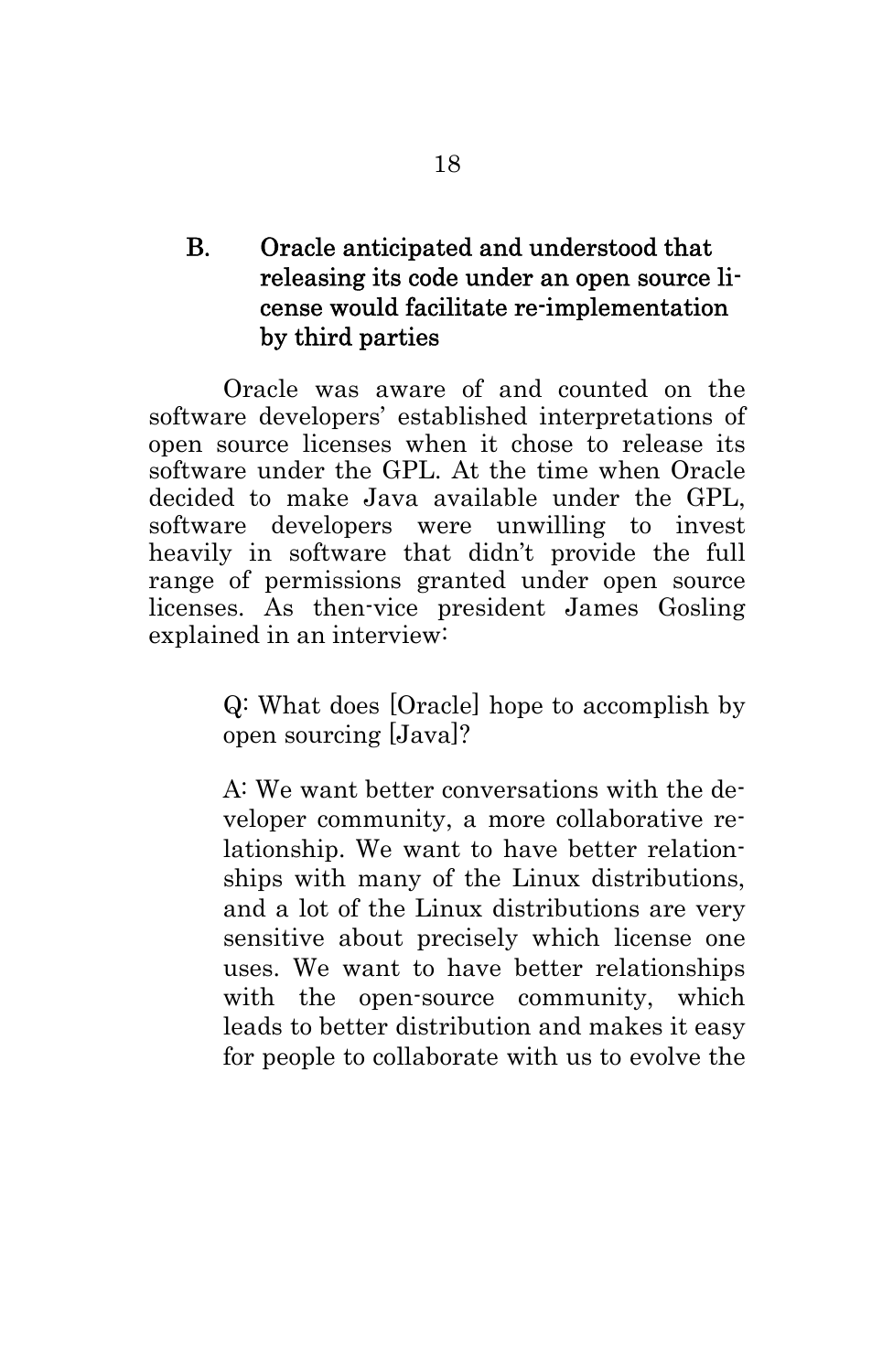platform, to use it in even more interesting ways and in more interesting areas.<sup>11</sup>

Even more significantly, Oracle publicly acknowledged its belief—shared by others in the broader open source community—that releasing its work under the GPL would allow other open source implementations to learn from, take, and reimplement portions of its code. Again quoting Gosling:

> Q: What kinds of things can a developer do with the open-source Java SE platform pieces right away?

> A: Probably the most useful thing you can do with it is look at it and learn from it. It is somewhat traditional, but I always say that the source [code] is the documentation of last resort....

> Q: How do you think this move will affect other open-source implementations of the Java programming language—for example, Apache Harmony or GNU Classpath?

<sup>11</sup> Robert Eckstein, James Gosling on Open Sourcing Sun's Java Platform Implementations, Part 1, (Oct. 2006) www.oracle.com/technetwork/articles/javase/gosling-os1-qa-142025.html.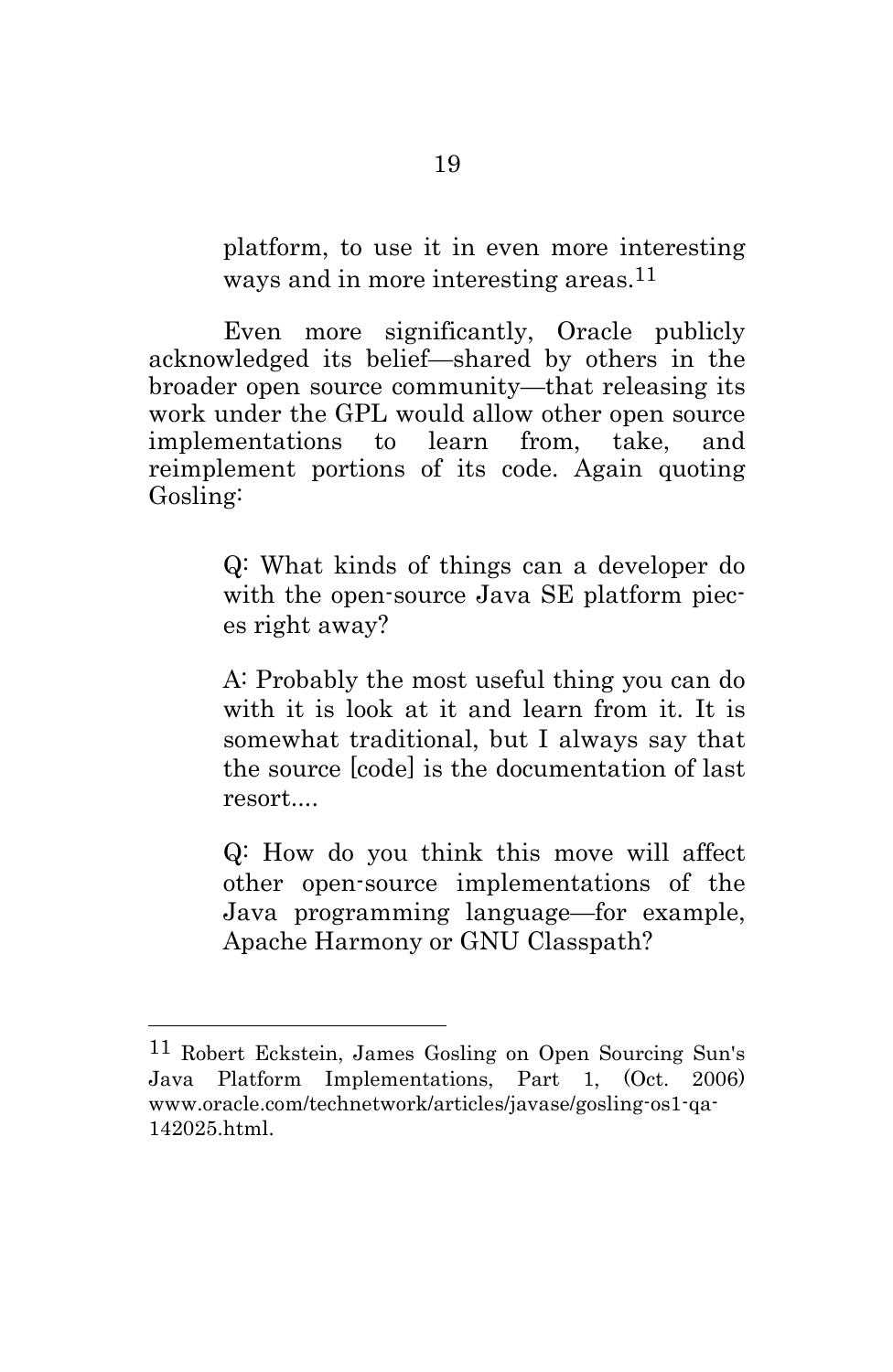A: It's hard to know. They'll certainly be able to mine our source for stuff to incorporate into their projects.12

Google did not take any code from Oracle's GPL-licensed Java implementation. Instead, it took Oracle at its word: it based Android on the Apache Harmony implementation of Java, and incorporated "stuff... into [its] project" to help programmers already familiar with Oracle's Java platform. JA 50-51. No license from Oracle was necessary for this use. Google's actions were consistent with both Oracle's statements, its course of dealing in Java, and the usage of trade concerning open source licenses and in particular the GPL.

# C. The Federal Circuit's fair use analysis under factors one and four disregarded the evidence that Oracle reaped the commercial benefit provided by Java SE's open source license

The Federal Circuit held that the commercial nature of Android (factor 1 of the fair use test) and the effect of the use on the market (factor 4) weighed against a finding of fair use by Google. App. at 25a-28a, 47a-53a. In doing so, however, the Federal Circuit's decision on fair use failed to take

<sup>12</sup> Robert Eckstein, James Gosling on Open Sourcing Sun's Java Platform Implementations, Part 2, (Nov. 2006) www.oracle.com/technetwork/articles/javase/gosling-os2-qa-136546.html.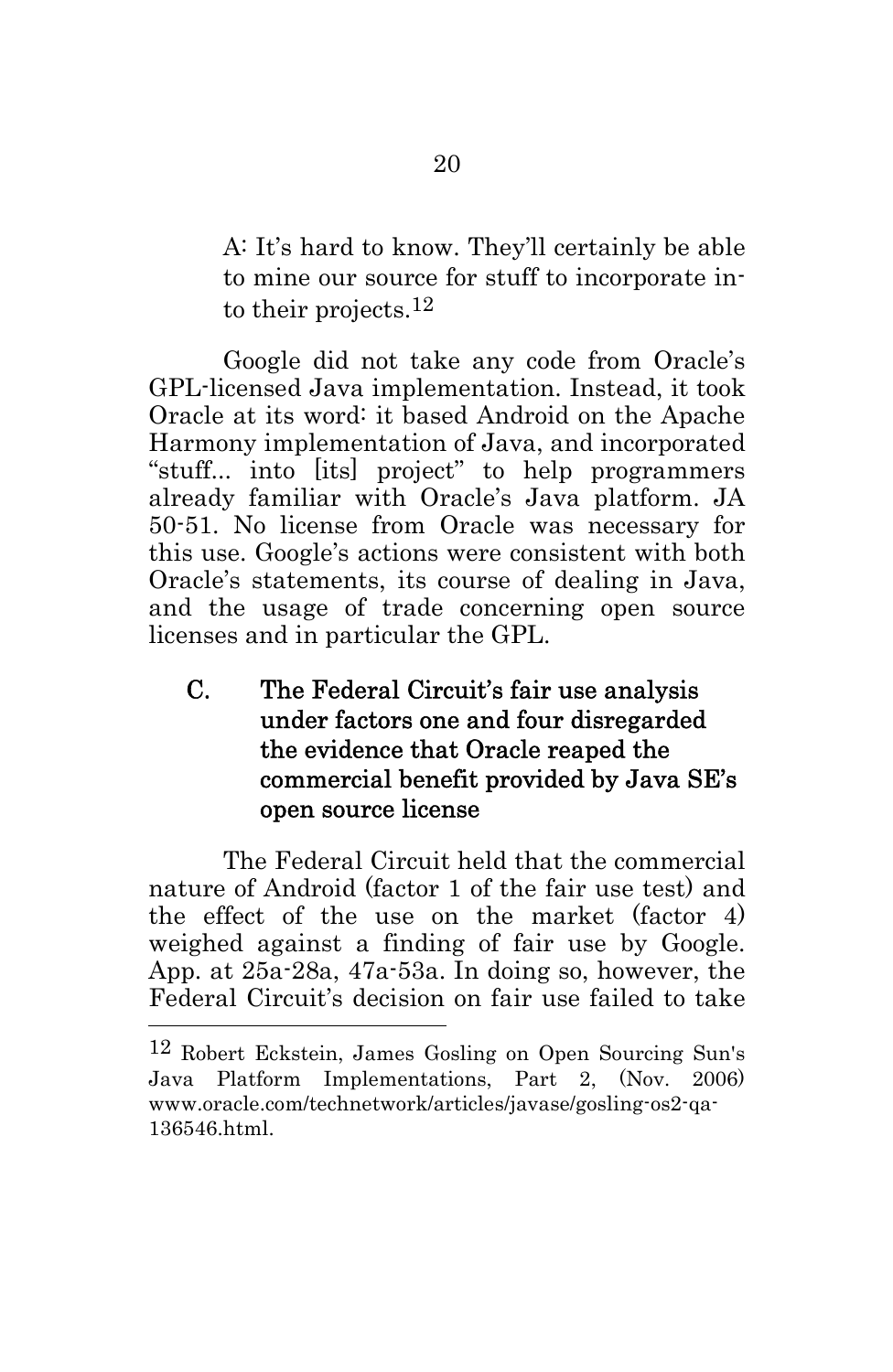into account the open source context already established by the lower court.

Under fair use factor one, "the purpose and character of the use," Oracle anticipated that providing Java SE under an open source license would allow others to commercially exploit the work. But commercial exploitation of the Java SE work was already explicitly allowed due to the work's open source license. As the trial court held:

> [B]efore Android was released, [Oracle] made all of the Java API available as free and open source ... Anyone could have duplicated, for commercial purposes, the very same 37 packages as wound up in Android with the very same SSO and done so without any fee... [O]ur jury could reasonably have found that Android's impact on the market for the copyrighted works paralleled what [Oracle] already expected via its OpenJDK. 13

Under fair use factor four, "the effect of the use upon the potential market," Google's use of Java in Android delivered to Oracle exactly the business benefit it hoped for: a massive increase in the number of programmers familiar with and

<sup>13</sup> Order Denying Renewed Motion for Judgment as a Matter of Law and Motion for a New Trial of the United States District Court for the Northern District of California, (September 27, 2016), App. at 115a (emphasis added).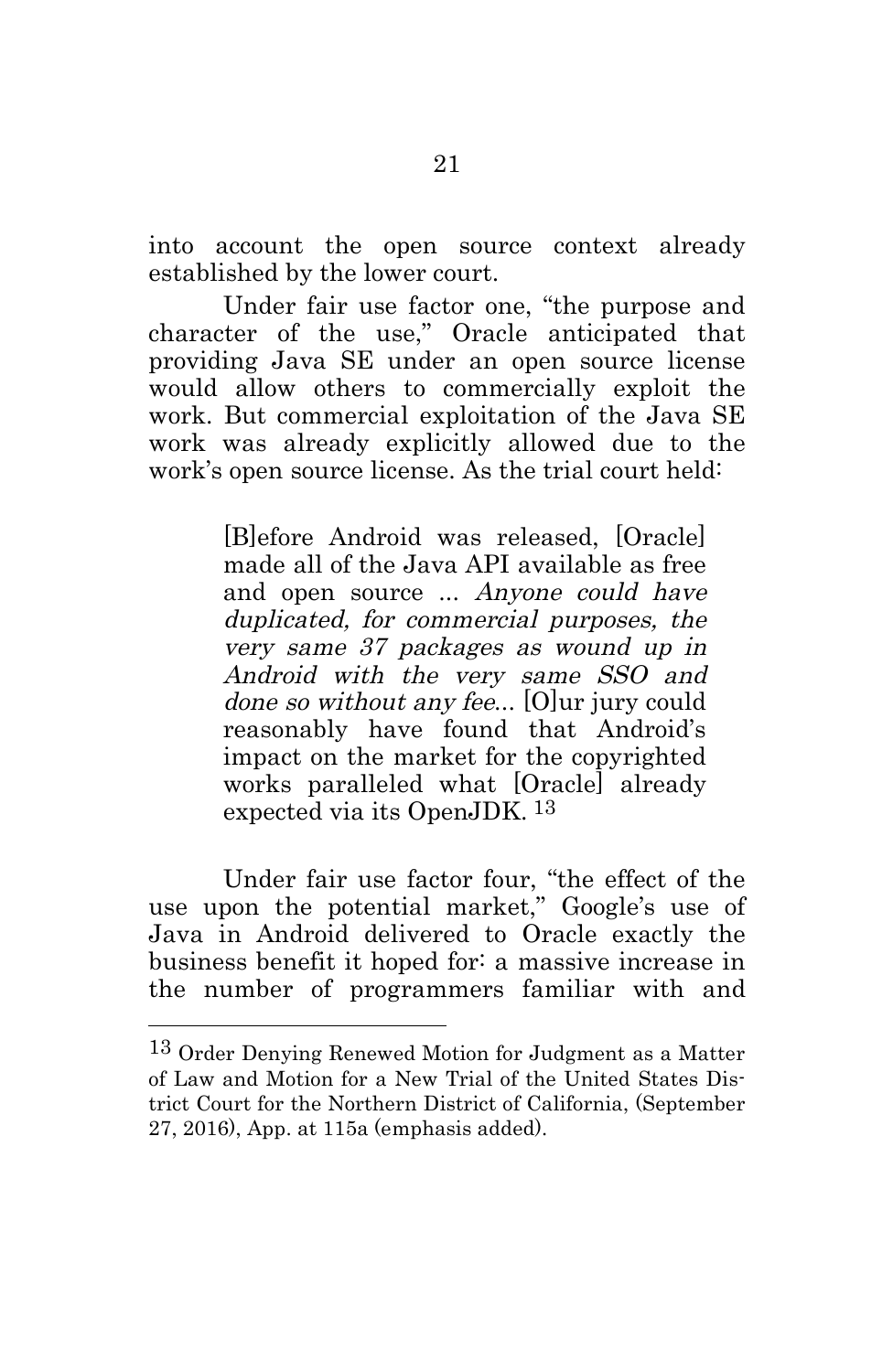using Java.14 It was for this reason that the then-CEO of Sun, Jonathan Schwartz, explained to the jury that Android would "strap[] another set of rockets to the community's momentum." JA 132. Mr. Schwartz further explained:

> As we promoted that language and as we promoted that technology, that created – that opened that market that historically we couldn't have gone after. But if you were using Java, then everything else that [Oracle] sold we could sell to you. 15

Even disregarding Google's reasonable reliance on Oracle's public statements, the Federal Circuit's fair use analysis missed the significance of Oracle's actions. Google's use was explicitly contemplated and anticipated by Oracle, and was consistent with Oracle's goals in making the work available under the GPL.

It is not surprising that Oracle would have preferred to receive these benefits in addition to payment from Google—just as it is asking here. But open source licenses present a tradeoff: give up control and direct licensing revenue in order to reach a broader market. It is unreasonable to put a work on the market with an open source license, and then complain to the courts when the work succeeds in reaching a broader market.  $\overline{a}$ 

<sup>14</sup> *See generally, supra*, Part II.B

<sup>15</sup> JA 122.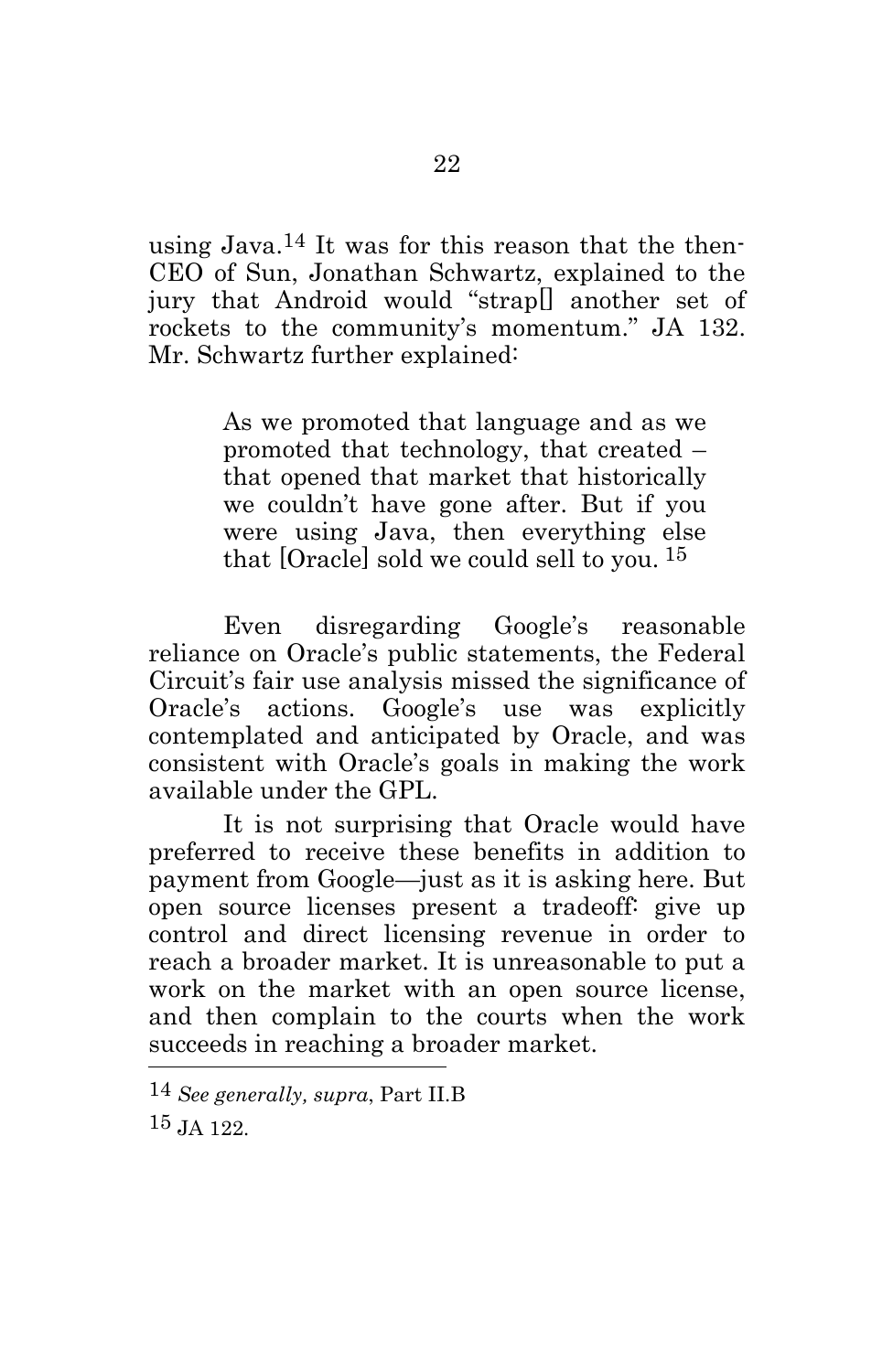# III. The implications of this case go far beyond the companies at issue and affect the software industry generally and open source software in particular

Google's brief highlights the stakes for the two companies at issue. But amici want to emphasize that the effects of this decision go far beyond the two parties.

The Federal Circuit's decisions are destabilizing because they upset the settled expectations of thousands of software developers and particularly open source software licensees across all aspects of the economy. If these Federal Circuit decisions are allowed to stand, an immediate result will be the imposition of copyright on functional software elements—elements which had been previously understood to be purely excluded from copyright under Section 102(b) of the Copyright Act.

The open source licensing context is important because open source usage has become ubiquitous in software development. Recent estimates indicate that 98% of all software includes one or more open source-licensed components.16 Changes to established interpretations of open

<sup>16</sup> See 2016 Global Developer Report, Gitlab, Inc. (2016) page.gitlab.com/2016-Developer-Survey\_2016-Developer-Survey.html; Alan Reynolds, Microsoft's Acquisition of GitHub Is Not 'Anticompetitive', CATO Institute (Jul. 18, 2018), www.cato.org/publications/commentary/microsoftsacquisition-github-not-anticompetitive.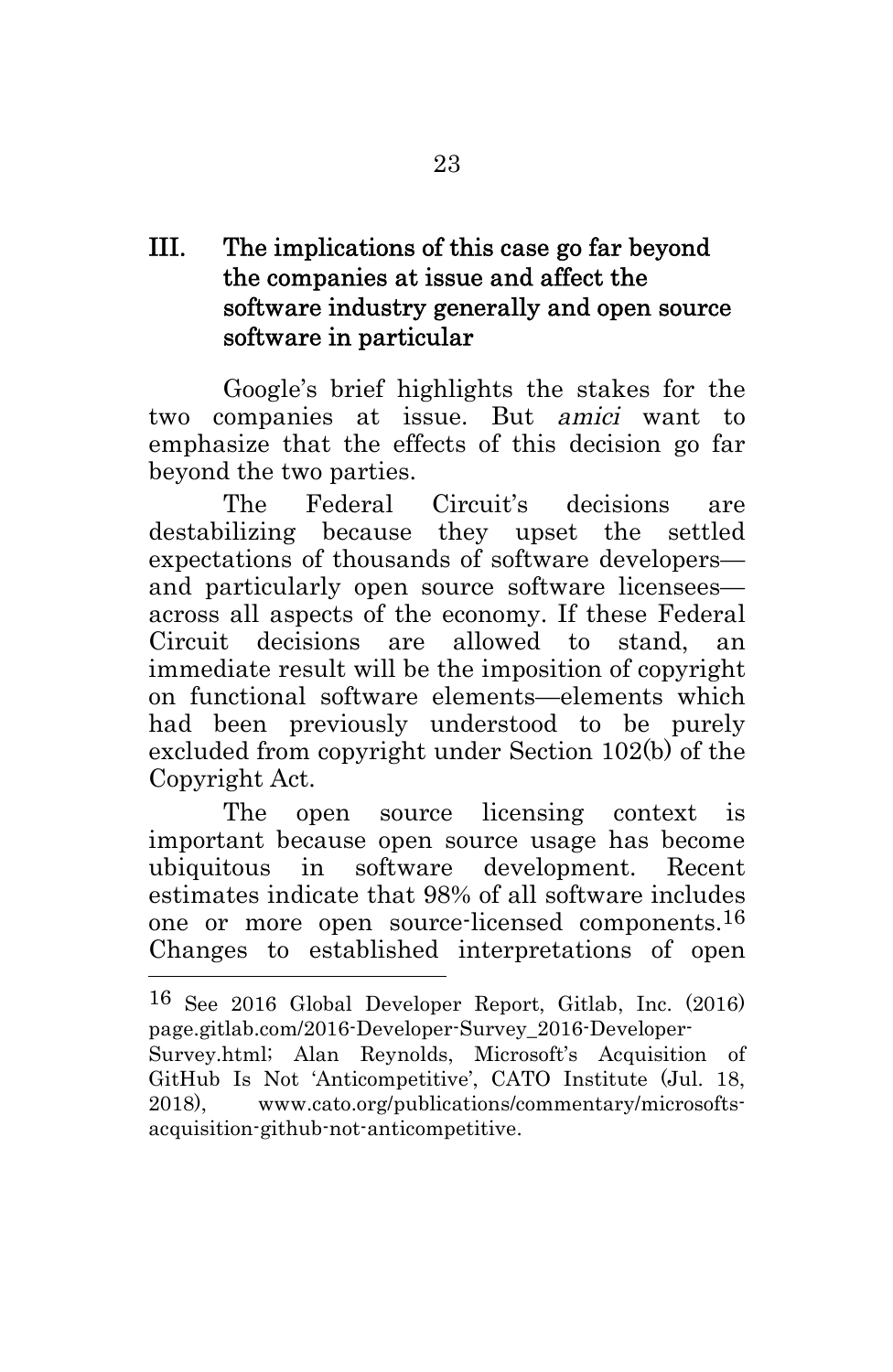source licenses and the permissions they grant to licensees will have effects far beyond this case.

Open source licensees depend on stable interpretations of what is "functional" and what is "expressive." The ability to reimplement APIs, including in commercial contexts, has long been considered "fair game"—and fair use—if not excluded from copyrightability completely under the merger doctrine or as a "useful article." Millions of lines of open source code, with commercial value in the hundreds of billions of dollars, have been written with these settled expectations in mind.